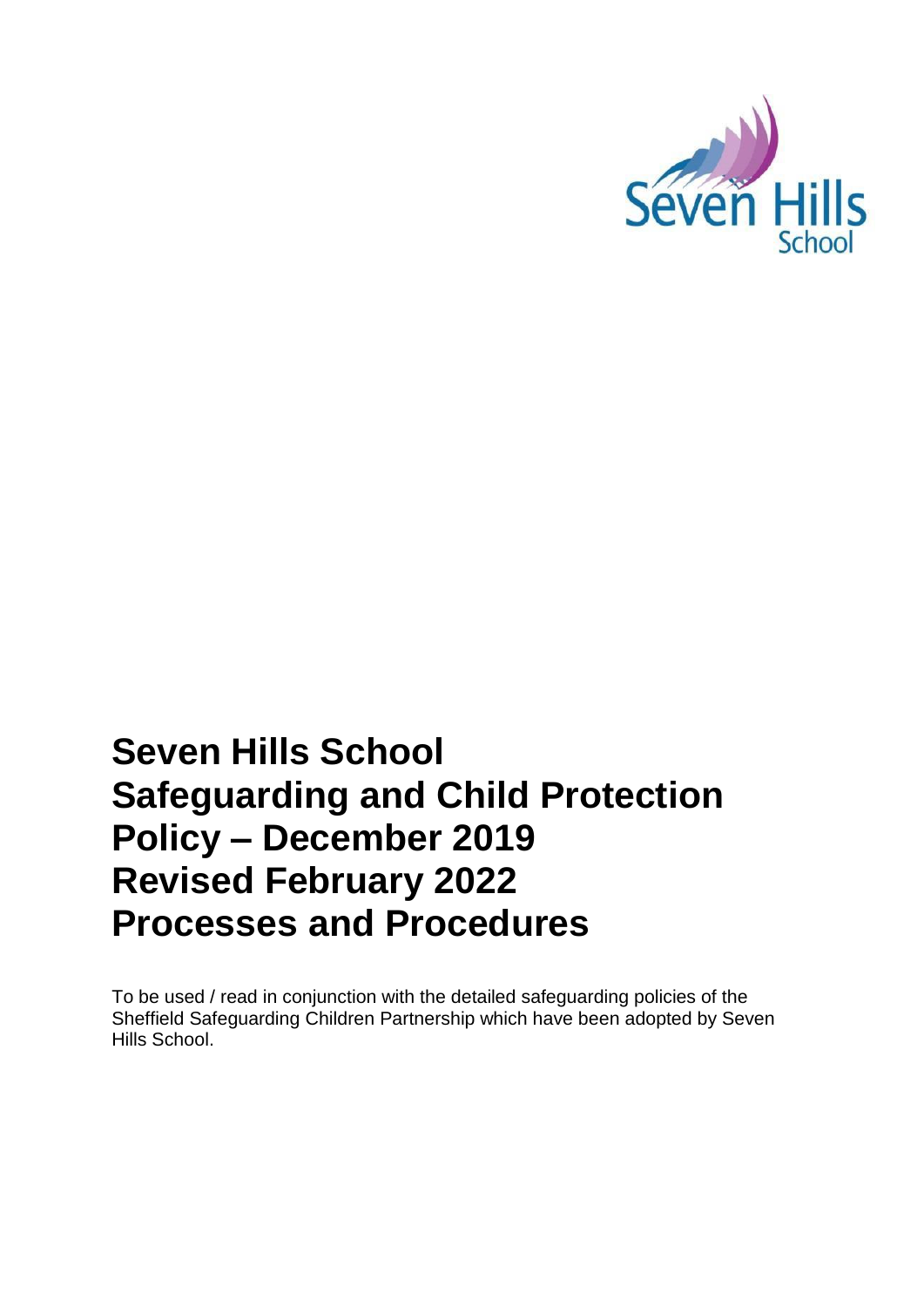#### **Meeting your communication needs:**

We want to ensure that your needs are met. If you would like this information on in large print, paper format or interpreted in a language other than English, please contact the school's office.

#### **The Purpose of This Policy**

#### **Seven Hills School adopts the policies and procedures recommended by Sheffield Safeguarding Children Board. These policies are listed at the end of part one of this document.**

The purpose of this individual Safeguarding Policy is to provide a secure framework for the workforce in safeguarding and promoting the welfare of those students who attend our school. The policy aims to ensure that:

 All our students are safe and protected from harm and maltreatment. We take all reasonable steps to ensure, through appropriate procedures and training, that all children, irrespective of sex, age, disability, race, religion or belief, sexual identity or social status, are protected from abuse.

We will seek to:

- Work to prevent impairment of children's mental and physical health and development.
- Ensure that students grow up in circumstances consistent with the provision of safe and effective care
- Take actions to enable all students to have the best outcomes
- Ensure that all children feel listened to and valued
- Create a safe and welcoming environment where children can develop their skills and confidence.
- Support and encourage other groups and organisations to implement similar policies
- Recognise that safeguarding children is the responsibility of everyone, not just those who work with children
- Ensure that any training or events are managed to the highest possible safety standards
- Review ways of working to incorporate best practice. Including this policy being regularly reviewed and updated to reflect current best practice and Government expectations
- We are committed to ensure that we at all times demonstrate anti discriminatory and anti-oppressive practice throughout the school and with our parents, carers and all those we work with
- Treat all children with respect regardless of age, disability, gender, racial heritage, religious belief, sexual orientation or identity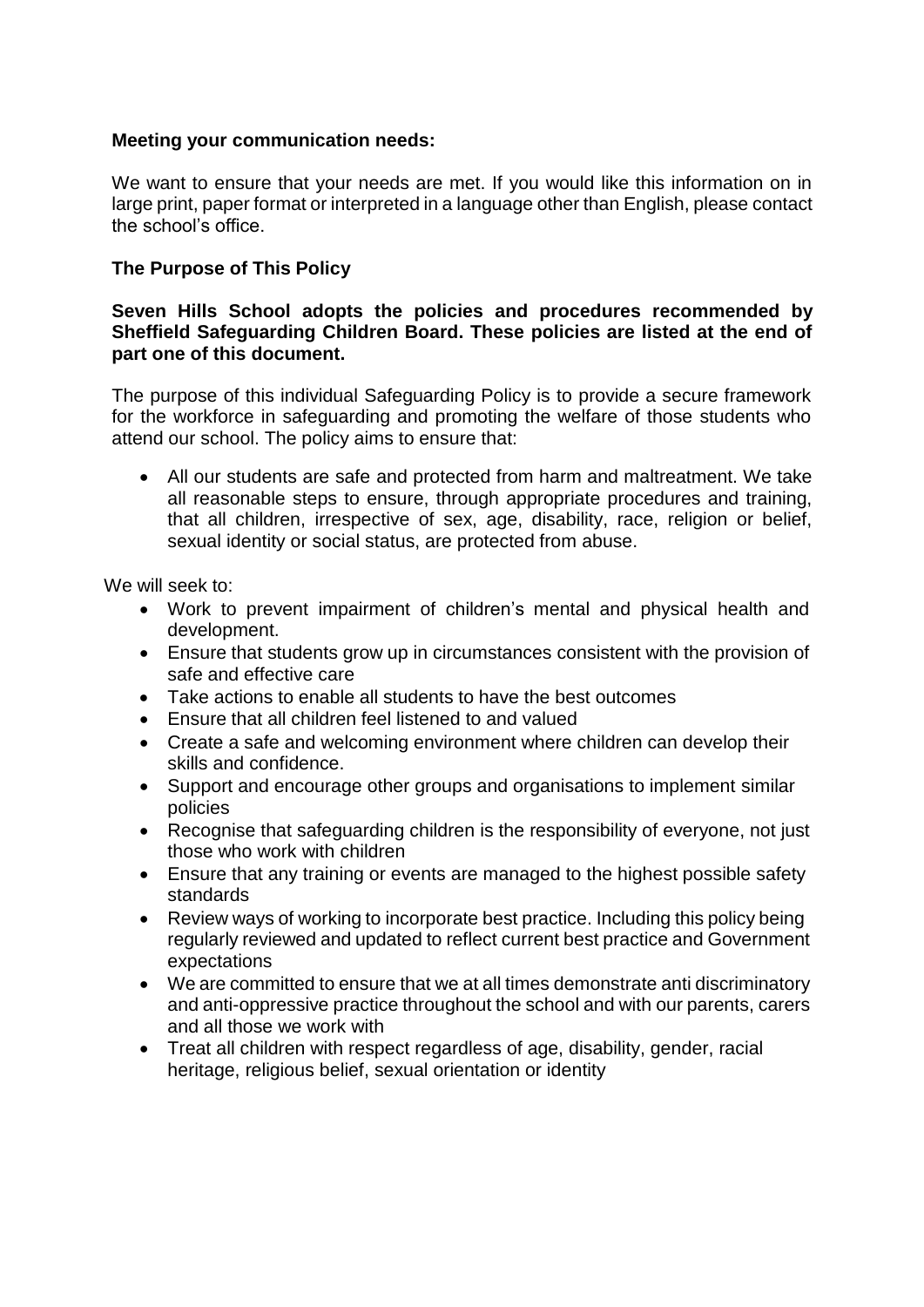- We also recognise the additional needs of students from minority ethnic groups and students with special educational needs and the barriers they may face
- We carefully recruit and select all employees, contractors and volunteers
- Respond swiftly and appropriately to all complaints and concerns about poor practice or suspected or actual child abuse
- Share information about concerns with agencies who need to know, and involve parents and children appropriately
- Our school maintains an attitude of 'it could happen here' at all times
- Ensure effective governance within our safeguarding policies/practices through monitoring by the chair and safeguarding governor specifically.
- Ensure effective governance within our safeguarding policies/processes which informs our practice through the accuracy in recording/reporting to the appropriate governor sub- committee the data related to attendance and safeguarding incidents.
- Specific governors will monitor the single central record on a termly basis.
- Work effectively with local safeguarding partnerships, ensuring all partnership working brings value to our safeguarding principles and practice.
- Staff, students, governors, visitors, volunteers and parents are aware of the conduct we expect in school and the school's legal responsibilities in relation tosafeguarding and promoting the welfare of all our students.

#### **Part One – Policy, procedure and practice**

#### **Policy Statement**

**Part one** of this policy describes procedures and good practice within our school, to ensure that each person and agency can demonstrate that there is an understanding of the duty to safeguard and promote the welfare of children and young people including those who are vulnerable. It provides evidence of how this will be implemented within our school and within multi-agency working arrangements.

**Part two** of the policy outlines the type of abuse we will most commonly work with.

This policy has been developed in accordance with the principles established by the Children Act 1989, the Education Act 2002 and the Children Act 2004 and in line with government publications and local guidance. The policy is written in line with Keeping Children Safe in Education 2021.

Seven Hills Governing Body takes seriously its responsibility under section 175 of the Education Act 2002 to safeguard and promote the welfare of children; and to work together with other agencies to ensure adequate arrangements within our school to identify, assess, and support those children who are suffering harm. Where a child is suffering significant harm, or is likely to do so, action will be taken to protect that child. Action will also be taken to promote the welfare of a child in need of additional support, even if they are not suffering harm or are at immediate risk.

#### **Ethos**

Improving outcomes for all children and young people underpins all of the development and work within this school.

**Safeguarding is everyone's responsibility** and as such our school aims to create the safest environment within which every student has the opportunity to achieve. Our school recognises the contribution it can make in ensuring that all registered students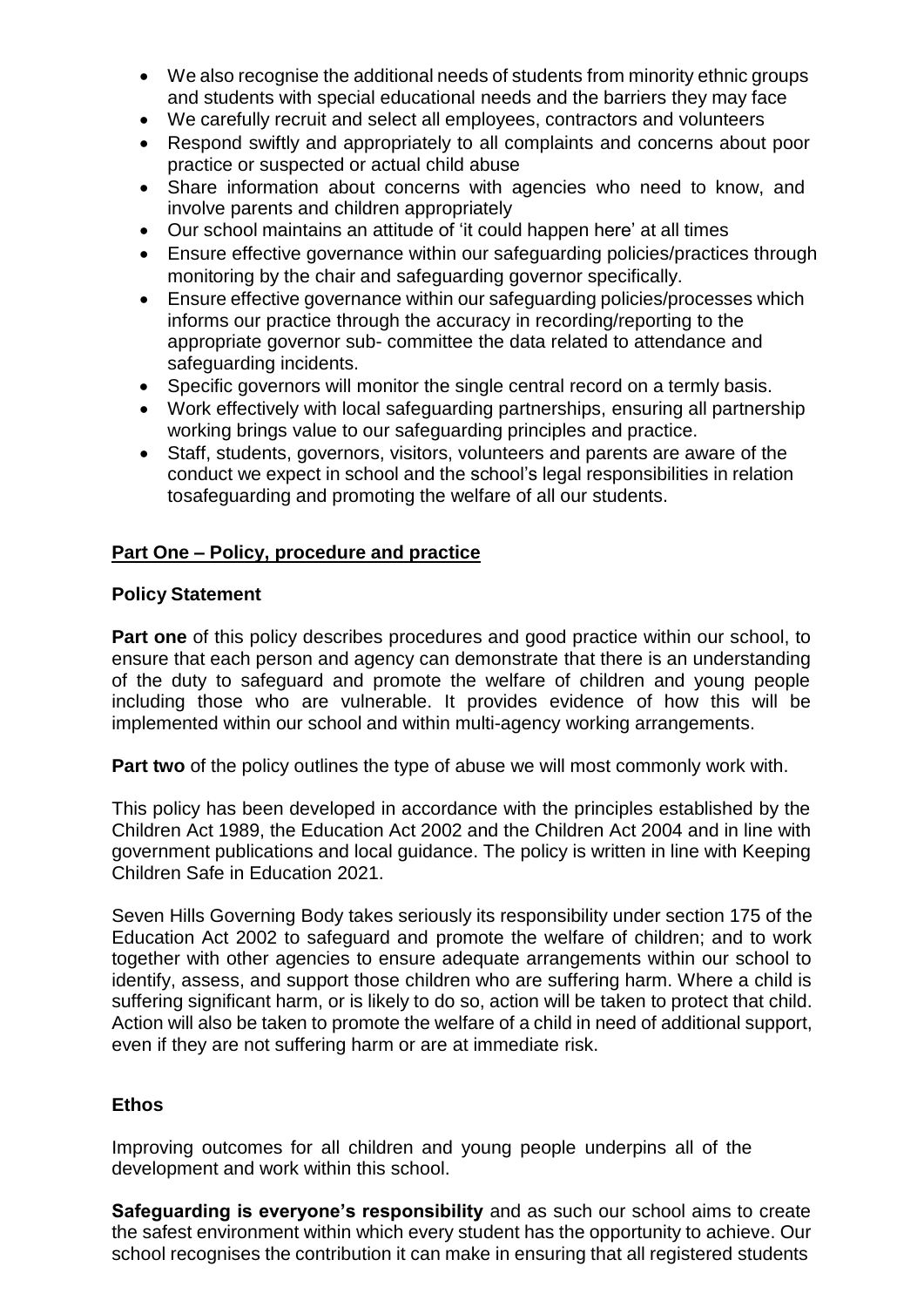or others who use our school feel that they will be listened to and appropriate action taken. We will do this by working in partnership with other agencies and seeking to establish effective working relationships with parents, carers and other colleagues to develop and provide activities and opportunities throughout our curriculum that will help to equip our children with the skills they need. This will include materials and learning experiences that will encourage our children to develop essential life skills and protective behaviours.

#### **Governing Body Responsibilities**

Our governing body has a legal responsibility to make sure that the school has an effective safeguarding policy and procedures in place and monitors that the school complies with them. Procedures are monitored through the Curriculum & Pupil Welfare committee who receive termly safeguarding reports, and through the designated safeguarding governor (**Hannnah Dulieu**) who meets regularly with the DSL and participates in reviewing the annual safeguarding audit and checking the Single Central Register.

The Governing body has appointed a Designated Safeguarding Lead (DSL) **Kerry Tute** who has lead responsibility for dealing with all safeguarding issues in our school. The school will ensure that there will always be cover for the role of DSL through the appointed DSD Designated Safeguarding Deputies **(Clive Rockliff, Kerry Tute, Melanie Turner, James Plant, Tania Bower, Hannah Mohammed**).

Our Governing Body recognises that for this policy to be effective, it is essential that staff have an understanding of what safeguarding is, know that '**safeguarding is everybody's responsibility'**, know how to access safeguarding information, know of any possible contribution that they may be required to make to safeguard children, young people and vulnerable adults and how to access further advice, support or services.

# **Responsibilities of the Designated Safeguarding Lead's (DSL)**

We will follow the procedures and policies set out by the Sheffield Safeguarding Children Board [www.safeguardingsheffieldchildren.org.uk](http://www.safeguardingsheffieldchildren.org.uk/) and take account of both national guidance issued by the Department for Education and local guidance. Our Designated Safeguarding Lead (DSL) is an appropriately senior member of staff who has the status and authority within the school to carry out the duties of the post including committing resources and, where appropriate, supporting and directing other staff. All child protection concerns WILL be reported to the appropriate authority by our DSL. In the absence of our DSL, cover will be provided by one of the Designated Safeguarding Deputies.

#### **Whole school and staff responsibilities**

Our school recognises that Safeguarding is not just about protecting children from deliberate harm. It relates to aspects of school life and child protection including: students' health and safety; the use of reasonable force; meeting the needs of students with medical conditions; providing first aid; educational visits; intimate care; internet or e-safety; appropriate arrangements to ensure school security, taking into account the local context. Additionally, we recognise that Safeguarding can involve arange of potential issues such as: bullying, including cyberbullying (by text message,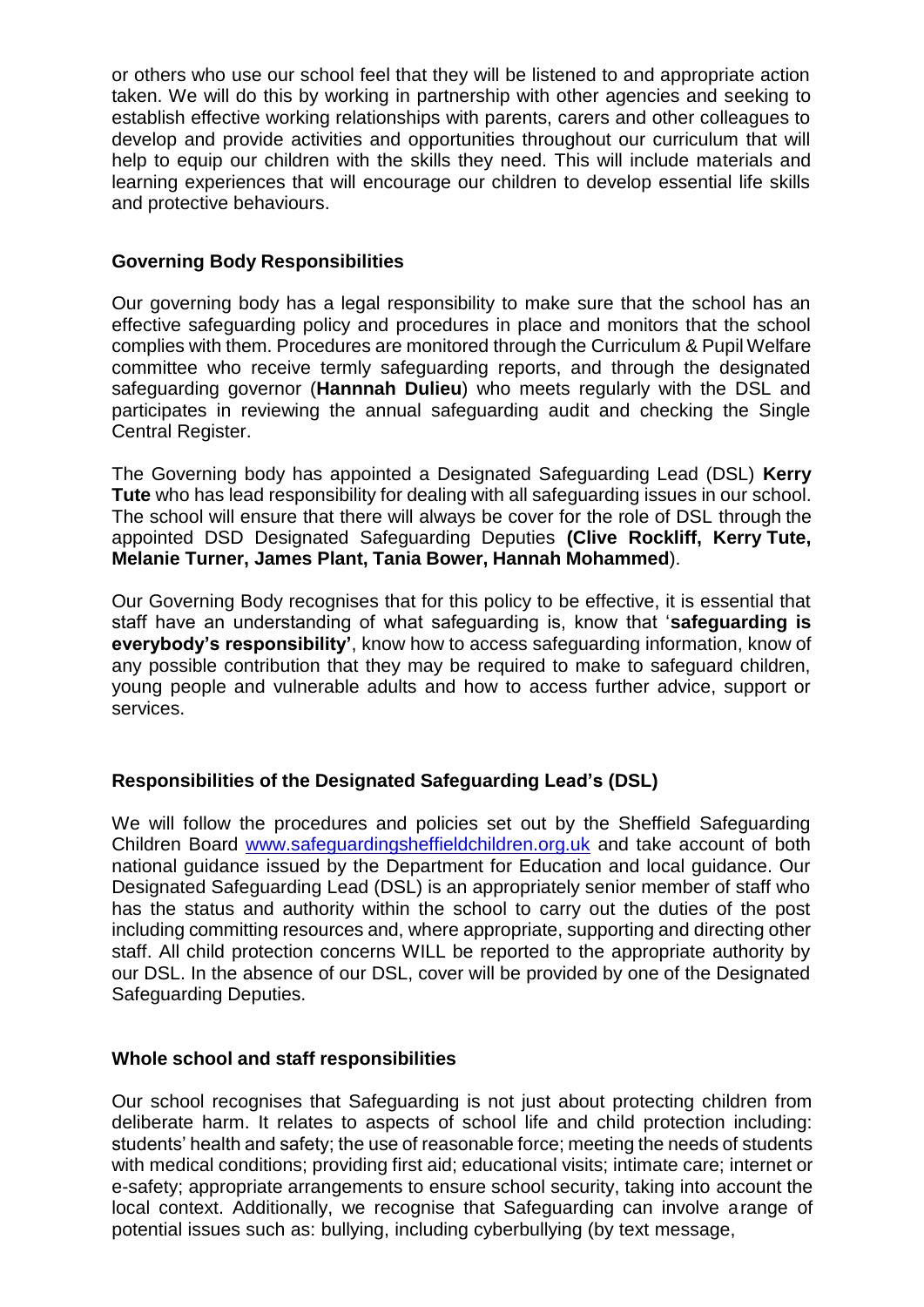on social networking sites, and so on), peer on peer abuse and prejudice-based bullying; racist and homophobic or transphobic abuse; sexting; substance misuse; issues which may be specific to a local area or population, for example gang activity and youth violence and other particular issues affecting children including domestic violence, sexual exploitation, female genital mutilation, extremist behaviour and radicalisation, forced marriage and modern slavery. All our staff need to maintain an attitude of 'it can happen here' and are aware of the signs and indicators of abuse. All members of staff have a responsibility to provide a safe environment in which children can learn.

Our staff recruitment policy and induction process includes information on our arrangements and systems for child protection, the staff behaviour policy, code of conduct and details of the Designated Safeguarding Lead (DSL) and safeguarding team.

All members of staff are provided with opportunities to receive appropriate training which is regularly updated, in order to develop their understanding of the signs and indicators of abuse and of the school's child protection procedures.

In conjunction with this policy, all members of staff are provided with, and are required to read, the Department for Education statutory guidance as outlined in Part 1 of 'Keeping Children Safe in Education 2021'.

All members of staff, volunteers and governors know how to respond to a student who discloses abuse, or for whom they have a concern, and the procedure to be followed in appropriately sharing a concern of possible abuse or a disclosure of abuse.

All parents/carers are made aware of the school's responsibilities in regard to child protection procedures through publication of the school's Safeguarding and Child Protection Policy on our web site.

When services are delivered by a third party or agency, education or otherwise, on the school site, we will follow the requirements of the Disclosure and Barring Service and check that the person presenting themselves is the same person on whom appropriate checks have been made.

#### **Safer Recruitment**

Our school operates safer recruitment procedures including making sure that:

- Statutory duties to undertake required checks on staff who work with children are complied with in line with the Disclosure and Barring Service requirements for Regulated Activity; Teachers' Prohibition Orders; the Child Care Act 2006 and Childcare (Disqualification) Regulations 2009
- Statutory guidance relating to volunteers is followed
- Recruitment panel members are properly trained.

We hold a Single Central Record (SCR) which demonstrates we have carried out the range of checks required by law on our staff. The single central record is monitored during the year by termly checks made by the Headteacher/DSL, the chair of governors and the designated safeguarding governor.

Our school complies with the requirements of Keeping Children Safe in Education September 2021.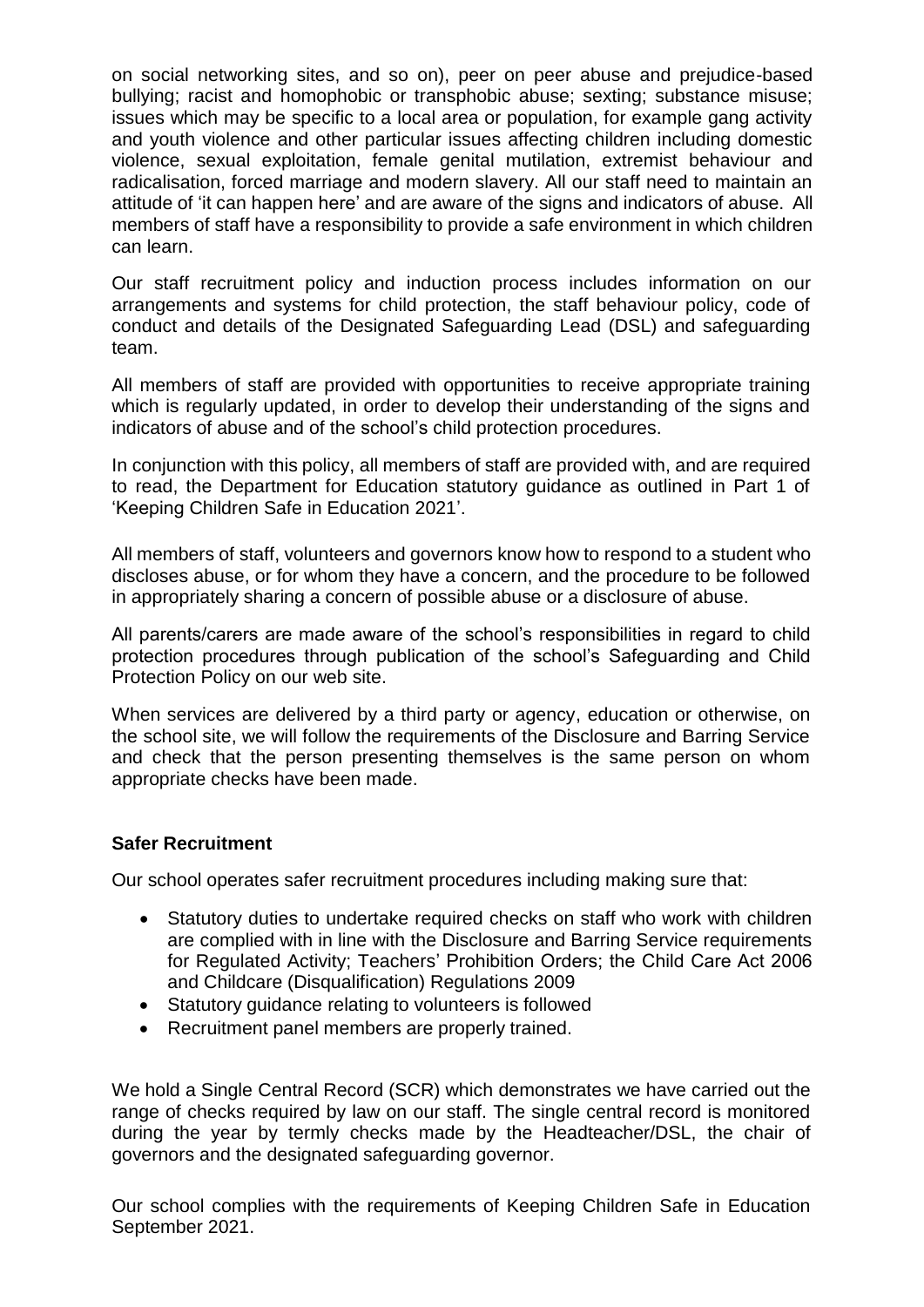Our school complies with the requirements of the Childcare Act 2006.

Should we dismiss or remove a member of staff or a volunteer because they have harmed a child, or pose a risk of harm to a child or would have done so if they had not left, we will report this to the Disclosure and Barring Service (DBS) and any appropriate professional or regulatory body we are required to communicate with.

Our safeguarding policies and procedures will be reviewed and updated annually.

#### **If a child makes an allegation or disclosure of abuse against an adult or other child or young person, staff will:**

- Stay calm and listen carefully
- Reassure the child that s/he has done the right thing in telling you
- Not investigate or ask leading questions
- Let the child know that s/he will need to tell the DSL
- Not promise to keep what they have been told a secret
- Inform the DSL/DSD as soon as possible in a face to face meeting
- Make a record of the allegation, disclosure or incident on CPOMs follow up work will be undertaken by the safeguarding team

#### **Confidentiality and Information Sharing**

Information sharing is vital to safeguarding and promoting the welfare of children and young people. A key factor identified in many serious case reviews (SCRs) has been a failure by practitioners to record information, to share it, to understand its significance and then take appropriate action.

- we recognise that all matters relating to child protection are confidential;
- the Head teacher or DSL will disclose personal information about a student to other members of staff on a need to know basis only;
- all staff are aware that they have a professional responsibility to share information with other agencies in order to safeguard children;
- all staff are aware that they cannot promise a child to keep secrets which might compromise the child's safety or well-being, or that of another; and
- we will always undertake to share our intention to refer a child to Health and Social Care with their parents/carers, unless to do so could put the child at greater risk of harm, or impede a criminal investigation. If in doubt, we will consult with the Sheffield Safeguarding Hub.

# **Managing Allegations against staff including supply staff**

We are aware of the possibility of allegations being made against members of staff, supply staff or volunteers that are working with or may come into contact with children and young people whilst in our school. They can be made by children and young people or other concerned adults. All concerns should be referred to the Headteacher. Where there are concerns/allegations about the Headteacher this should be referred to the Chair of Governors. All instances will be reported to the LADO who will advise the Headteacher (or Chair of Governors) on next actions and will call and lead a strategy meeting for cases which meet the threshold for this type of external investigation. In the case of supply staff, the Headteacher will inform the LADO, and their agency will be informed of the allegations. Any investigation will be collaborative including agency HR leads, with outcomes shared across agency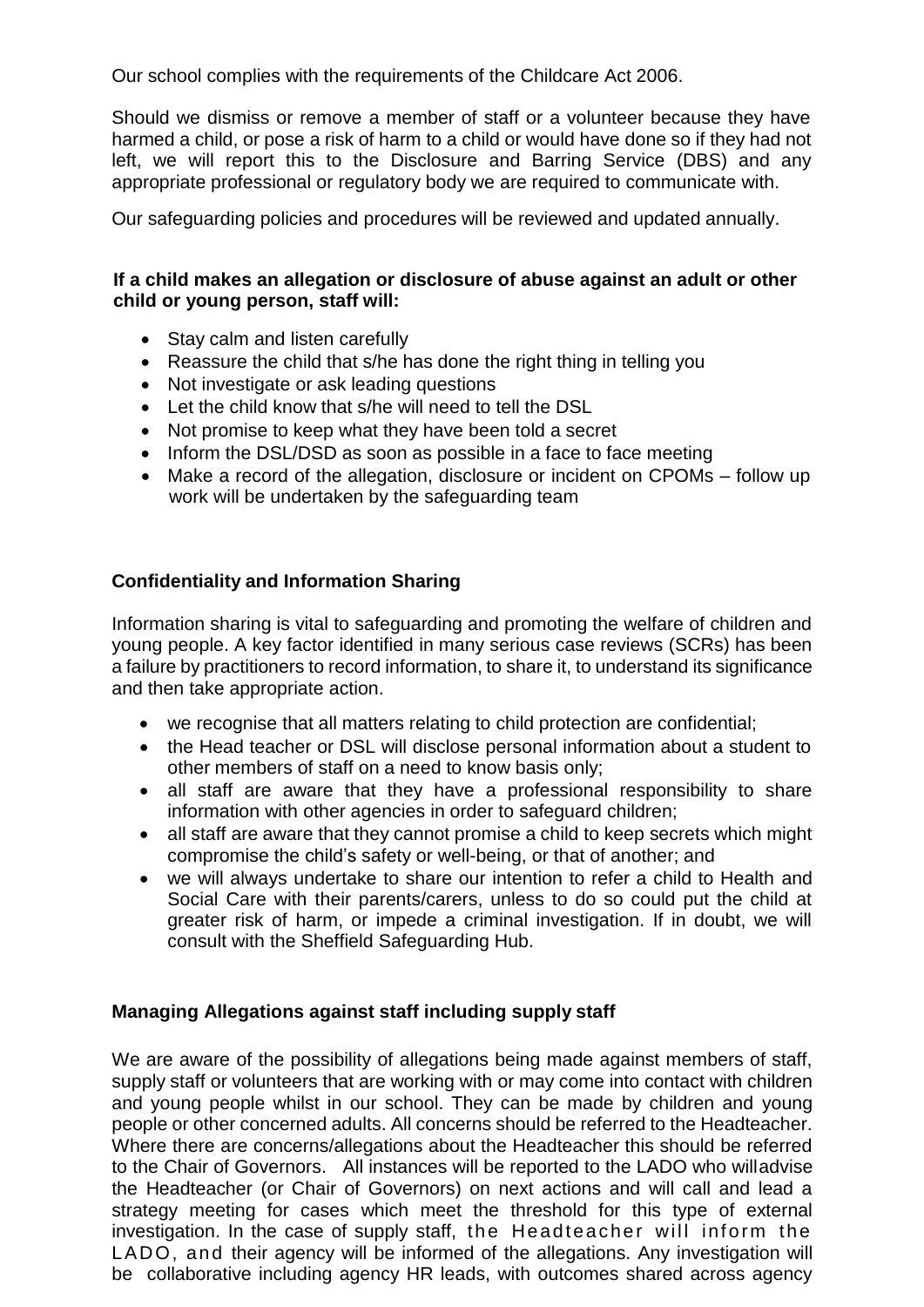and school. In such a case the school should lead the investigation and the agency shouldbe involved at all points.

The procedures for managing allegations against staff, should also be implemented in the case of a member of staff being involved in a domestic violence incident in their own home. Such cases would need to be investigated to find out what had triggered the actions and whether a child in school might trigger the same reaction and be put at risk. A risk assessment approach would need to be implemented to conclude whether that member of staff could put students at risk through their actions.

In such circumstances our Head teacher, or Chair of Governors (if the allegation is against the Head teacher/Principal) will:

- Consider the safeguarding arrangements of the child or young person to ensure they are not in contact with the alleged abuser
- Contact the parents or carers of the child/young person if advised to do so by the LADO
- Consider the rights of the staff member for a fair and equal process of investigation
- Ensure that the appropriate disciplinary procedure is followed, including whether suspending a member of staff from work until the outcome of any investigation is deemed necessary
- Act on any decision made in any strategy meeting
- Advise the Disclosure and Barring Service (DBS) and any other appropriate regulatory or professional body where a member of staff has been disciplined or dismissed as a result of the allegations founded, or would have been if they have resigned.

# **Identifying Children at greater risk of harm**

#### **Students who need a social worker**

Some of the students in our school require the support of a social worker due to safeguarding or welfare needs. Students may need this help due to abuse, neglect and/or complex family circumstances. The school safeguarding team will hold information about which students have allocated social workers.

Where students need a social worker, this should inform decisions around safeguarding for example responding to unauthorized absence or missing education and actively promoting welfare for example providing additional pastoral or academic support, alongside actions by statutory services.

#### **Students requiring mental health support**

Seven Hills has a key role to play in supporting the mental health and wellbeing of our students. Mental health problems can, in some cases, be an indicator that a student has suffered, or is at risk of suffering abuse, neglect or exploitation. The safeguarding team will ensure that we refer students with mental health needs to appropriate agencies. We will work with staff to help them identify students who may be in need of mental health support. We have recently trained IAct practitioners in school to help support staff or students who have mental health needs. All the safeguarding team are trained to recognize the signs of mental stress or ill health.

#### **Whistleblowing**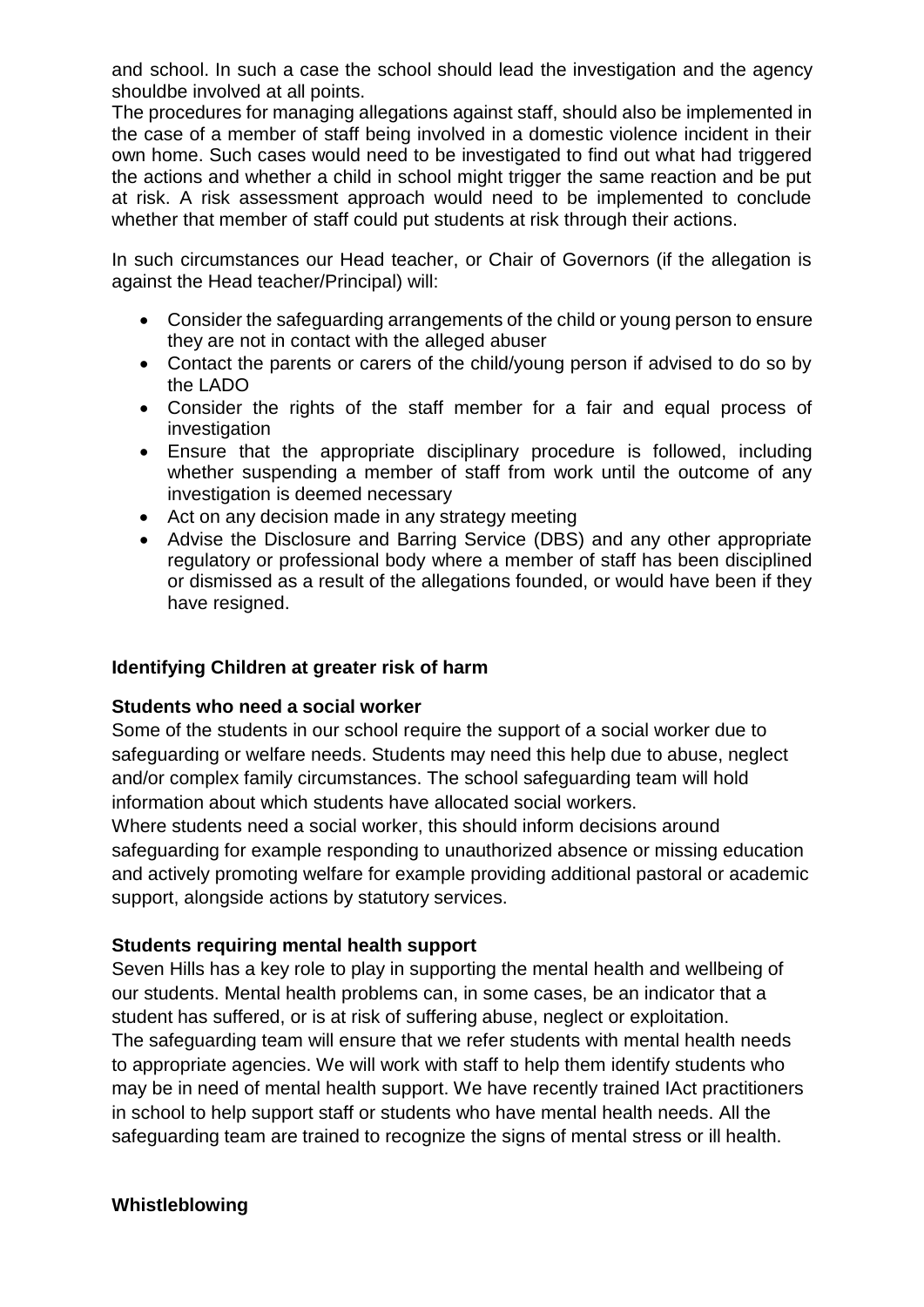We recognise that children cannot be expected to raise concerns in an environment where staff fail to do so.

We provide our staff with the Whistleblowing Policy annually, staff sign to say they have read and understood it. Staff are aware of their duty to raise concerns about the attitude and actions of colleagues where these are inappropriate or unacceptable.

If staff require the support of an outside agency to further a concern, we suggest contacting the NSPCC Whistleblowing Helpline – tel: 0800 028 0285

# **Supporting Staff**

- Our staff will be advised on the boundaries of appropriate behaviour such matters form part of our staff induction and staff have access to support and guidance when required or requested.
- Staff annually receive the safeguarding do's and don'ts advice issued by Safeguarding Sheffield Children, this is given to all staff/volunteers at induction and annually going forward.
- We recognise that staff working in the school, who have become involved in the case of a child who has suffered harm, or appears likely to suffer harm, may find the situation stressful and upsetting.
- We support such staff by providing an opportunity to discuss their anxieties with the DSL, or another teacher and/or a trade union representative as appropriate.

#### **Physical Restraint**

All our staff are Team Teach trained. Physical intervention is a very last resort when all other strategies have failed and the child is in danger of injuring themselves, others or causing significant damage to property. All incidents are recorded and logged and come to the attention of the Headteacher and are reported to governors. Parents/carers are always informed if a physical restraint has taken place. In September 2020 Seven Hills staff received Team Teach refresher training, and as part of this revisited the Use of Reasonable Force policy adopted from Sheffield Safeguarding Children Board [2020/21 version]. The use of physical interventions are reviewed by the Safeguarding Team.

#### **Prevention**

We recognise that the school plays a significant part in the prevention of harm to our students by providing them with effective lines of communication with trusted adults, supportive friends and an ethos of protection. Our school will support all students by:

- Establishing and maintaining an ethos, understood by all staff, which enables children to feel secure and encourages them to talk, knowing that they will be listened to.
- Promoting a caring, safe and positive environment within the school and ensuring that all children know that there is an adult in the school whom they can approach if they are worried or in difficulty.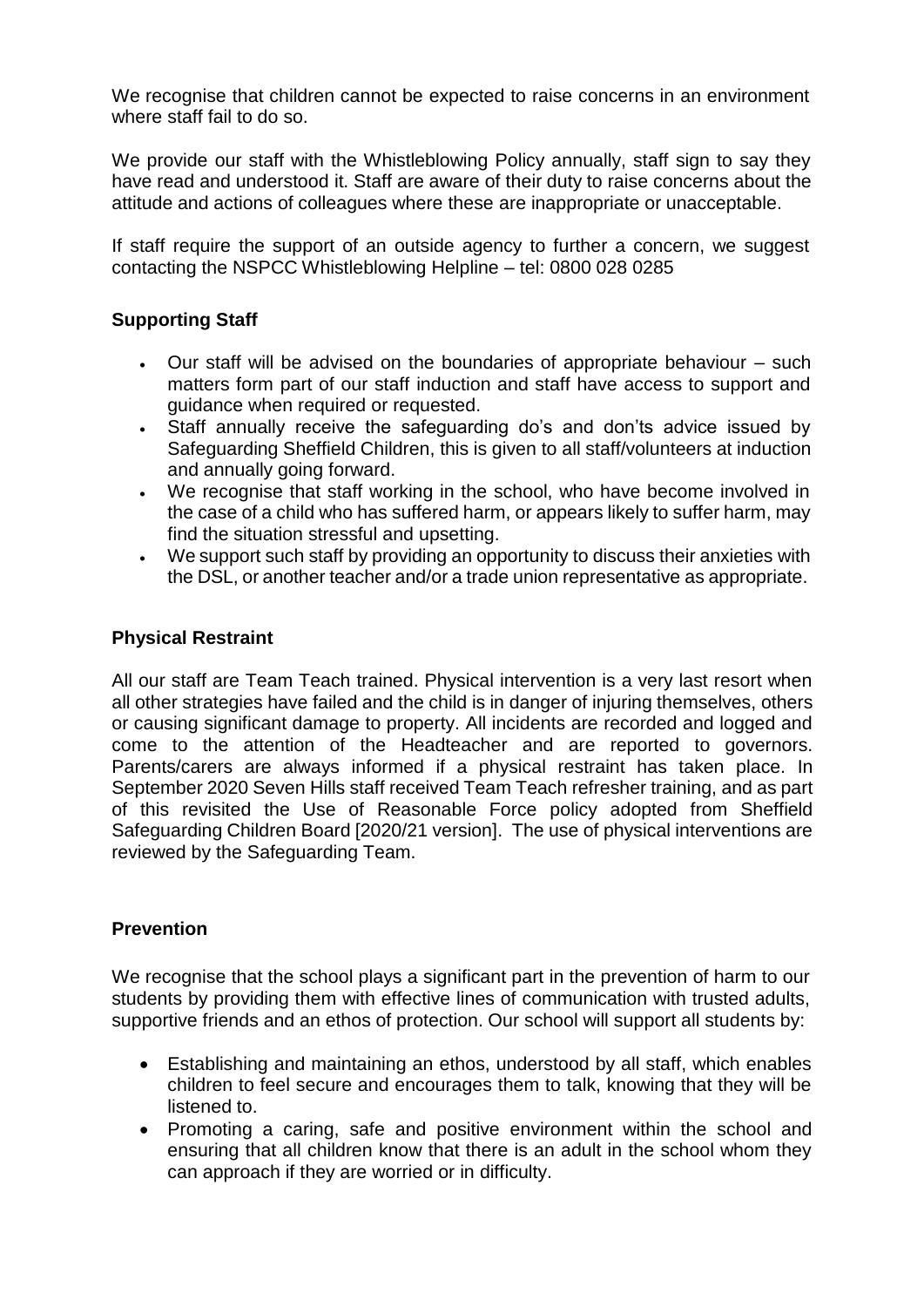- Providing across the curriculum, including within RHSE, opportunities which equip children with the skills they need to stay safe from harm and to know to whom they should turn for help.
- Encouraging the development of self-esteem and resilience in every aspect of school life including through the curriculum.
- Liaising and working together with all other support services and those agencies involved in the safeguarding of children.
- Ensuring that a named teacher is designated for Looked After Children (**Tania Bower**) and that the well-being, safety and care of these children is monitored effectively by both school, carers and a multi- disciplinary team.
- Providing continuing support to a student who leaves the school and about whom there have been child protection concerns, by ensuring that such concerns and school records are forwarded under confidential cover to the DSL at the student's new school/ college as a matter of urgency.
- Recognising that children come from a variety of different cultural backgrounds, the school has an ethos to ensure that we embrace diversity in religion and faith, race, disability, ethnicity, gender and sexual orientation.
- We will include our Safeguarding Policy on our school website and will provide copies of our policy to school staff. We are also able to arrange for our policy to be made available to parents whose first language is not English, on request.

# **Training**

- All members of staff and volunteers will have access to appropriate whole school safeguarding training which is regularly updated. We will also, as part of our induction, issue information in relation to our Safeguarding Policy and any other policy and information related to safeguarding and promoting our children/young people's welfare to all newly appointed staff, volunteers and governors. If any staff miss the whole-school training for any reason they will be provided with on-line safeguarding training as an interim measure. Safeguarding training on specific issues will be refreshed throughout the year via staff briefing and focused on-line training.
- Our DSL and DSD will undertake further multi-agency safeguarding training in addition to the whole school training. This will be undertaken at least yearly and will update their awareness and understanding of the impact of the wide agenda of safeguarding issues. It will support both theDSL and DSD to be able to better undertake their role and support the school in ensuring our safeguarding arrangements are robust and achieving better outcomes for the pupils in our school. The safeguarding team will also attend training related to conferences and core group meetings or working collaboratively as part of a safeguarding team.
- Our Governing Body will have access to safeguarding training. Our named Governor for Safeguarding will have access to multi-agency safeguarding training at least every two years to support the Headteacher in managing allegations against staff and volunteers who work with children and young people and to support the annual review of this policy, in order to keep it updated in line with local and national guidance/legislation. Our chair and selected governors will attend safer recruitment training.
- At least one member of our recruitment panel will have undertaken one day safer recruitment training in the last two years.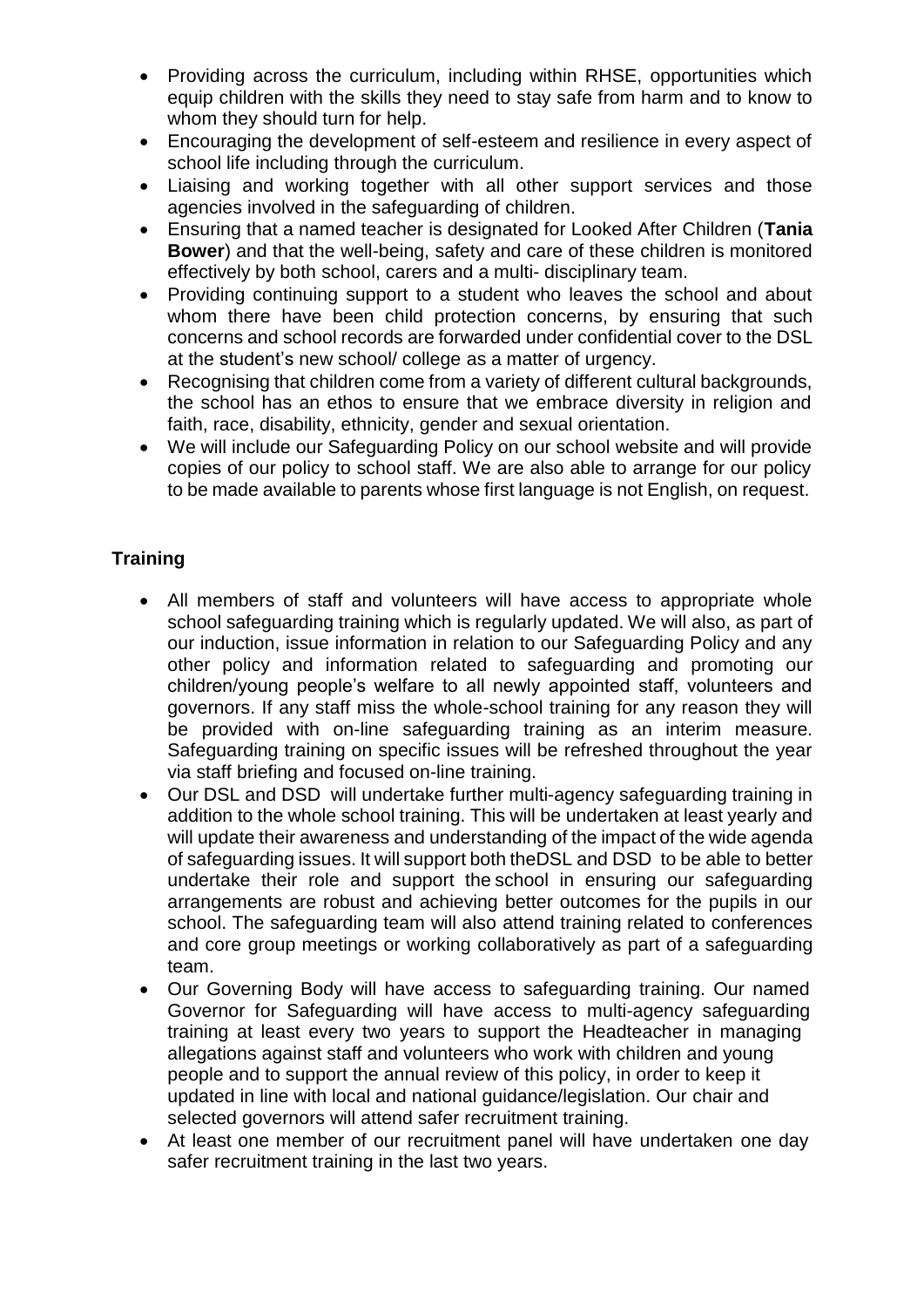#### **Missing Children**

We will monitor unauthorised absence, particularly where children go missing on repeated occasions. We will report such absences without delay to the appropriate agencies in line with legislative and local authority requirements and agreements. We will work with families and other professionals to improve attendance and tackle any barriers to attendance.

#### **Preventing Radicalisation**

The Counter Terrorism and Security Act 2015 places a duty on all schools to prevent people being drawn into terrorism. We recognise that under this legislation our school leaders and governors' must

- Establish or use existing mechanisms for understanding the risk of extremism
- Ensure staff understand the risk and build capabilities to deal with it
- Communicate and promote the importance of the duty and
- Ensure staff implement the duty effectively

We recognise that general safeguarding principles apply to keeping children safe from the risk of radicalisation as set out in the relevant statutory guidance.

#### **Helping children to keep themselves safe**

Our children are taught to understand and manage risk through our personal, social and health education (RSHE) lessons and our relationships scheme of work (SRE). Children are taught how to conduct themselves and how to behave in a responsible manner(Citizenship). Children are reminded regularly about e-safety (through our esafety rules) and tackling bullying procedures.

Our school continually promotes an ethos of respect for others and students are encouraged to speak to a member of staff in confidence about any worries they may have.

A curriculum around PLIMB – Preparing For Life In Modern Britain – adds to the richness of work done in school around respect, relationships, independence, having a voice, being part of a community, embracing democracy, tolerance of others, all these add to the students ability to keep themselves safe and have high self- esteem and high expectations of others.

This year we have added Wellbeing to the curriculum. All students learning about supporting their own wellbeing and mental health. This curriculum area is intended to help students be well and robust in all aspects of their development, helping to safeguard them against low self- esteem and mental health issues.

#### **Policy Review**

Our Governing Body of our school is responsible for ensuring the annual review of this policy and for additional policies that are relevant to safeguarding and child protection.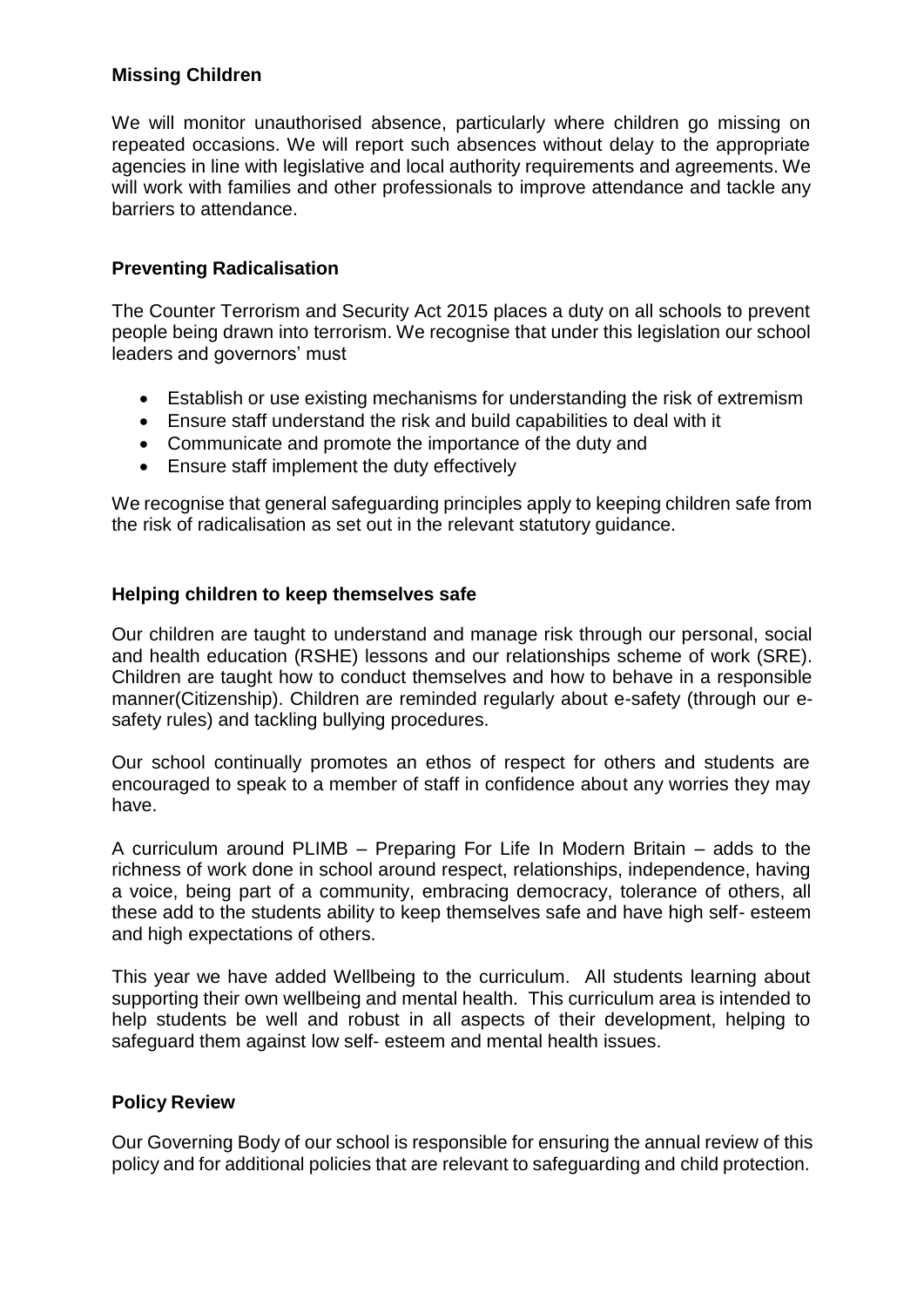Our school adopts the policies and procedures set out by Sheffield Safeguarding Children Partnership, these are revised annually and copies are available in school for staff to access electronically and on our website for families to access. Please see the list below for the policies we have adopted for 2021/22

#### **Policies and Procedures 2021-22:**

- [Abuse & Neglect, Sept 21](https://www.safeguardingsheffieldchildren.org/assets/1/abuse___neglect_sept_21.pdf)
- [Allegations & concerns about staff & volunteers in education settings, Sept 21](https://www.safeguardingsheffieldchildren.org/assets/1/allegations___concerns_about_staff___volunteers_sept_21.pdf)
- **[Behaviour Guidance & Positions of Trust, Sept 21](https://www.safeguardingsheffieldchildren.org/assets/1/behaviour_guidance___positions_of_trust_sept_21.pdf)**
- [Bullying, Sept 21](https://www.safeguardingsheffieldchildren.org/assets/1/bullying_sept_21.pdf)
- [Child Criminal & Sexual Exploitation, Sept 21](https://www.safeguardingsheffieldchildren.org/assets/1/child_criminal___sexual_exploitation_sept_21.pdf)
- [Designated Safeguarding Lead & Deputy Role, Sept 21](https://www.safeguardingsheffieldchildren.org/assets/1/designated_safeguarding_lead___deputy_role_sept_21.pdf)
- [Domestic Abuse, Sept 21](https://www.safeguardingsheffieldchildren.org/assets/1/domestic_abuse_sept_21.pdf)
- [Early Help, Sept 21](https://www.safeguardingsheffieldchildren.org/assets/1/early_help_sept_21.pdf)
- [Faith & cultural abuse, Sept 21](https://www.safeguardingsheffieldchildren.org/assets/1/faith___cultural_abuses_sept_21.pdf)
- [First aid & medical conditions, Sept 21](https://www.safeguardingsheffieldchildren.org/assets/1/first_aid___medical_conditions_sept_21.pdf)
- [Governing Body Role, Sept 21](https://www.safeguardingsheffieldchildren.org/assets/1/governing_body_role_sept_21.pdf)
- [Information Sharing, Sept 21](https://www.safeguardingsheffieldchildren.org/assets/1/information_sharing_sept_21.pdf)
- [Mental Ill-Health, Sept 21](https://www.safeguardingsheffieldchildren.org/assets/1/mental_ill-health_sept_21.pdf)
- $\bullet$  [Missing from education, home or care, Sept 21](https://www.safeguardingsheffieldchildren.org/assets/1/missing_from_education_home_or_care_sept_21.pdf)
- [Online safety & risk assessment, Sept 21](https://www.safeguardingsheffieldchildren.org/assets/1/online_safety___risk_assessment_sept_21.pdf)
- [Peer abuse & risk assessment, Sept 21](https://www.safeguardingsheffieldchildren.org/assets/1/peer_abuse___risk_assessment_sept_21.pdf)
- [Photographs, video's & images, Sept 21](https://www.safeguardingsheffieldchildren.org/assets/1/photographs_video_s___images_sept_21.pdf)
- [Preventing extremism & radicalisation, Sept 21](https://www.safeguardingsheffieldchildren.org/assets/1/preventing_extremism___radicalisation_sept_21.pdf)
- [Private fostering & host families, Sept 21](https://www.safeguardingsheffieldchildren.org/assets/1/private_fostering___host_families_sept_21.pdf)
- [Pupil Transitions, Sept 21](https://www.safeguardingsheffieldchildren.org/assets/1/pupil_transitions_sept_21.pdf)
- [Reasonable force, searching & screening, Sept 21](https://www.safeguardingsheffieldchildren.org/assets/1/reasonable_force_searching___screening_sept_21.pdf)
- [Referring your safeguarding concerns, Sept 21](https://www.safeguardingsheffieldchildren.org/assets/1/referring_your_safeguarding_concerns_sept_21.pdf)
- [Safeguarding files & access requests, Sept 21](https://www.safeguardingsheffieldchildren.org/assets/1/safeguarding_files___access_requests_sept_21.pdf)
- [Safer Recruitment, Sept 21](https://www.safeguardingsheffieldchildren.org/assets/1/safer_recruitment_sept_21.pdf)
- [Sexualised behaviour, Sept 21](https://www.safeguardingsheffieldchildren.org/assets/1/sexualised_behaviour_sept_21.pdf)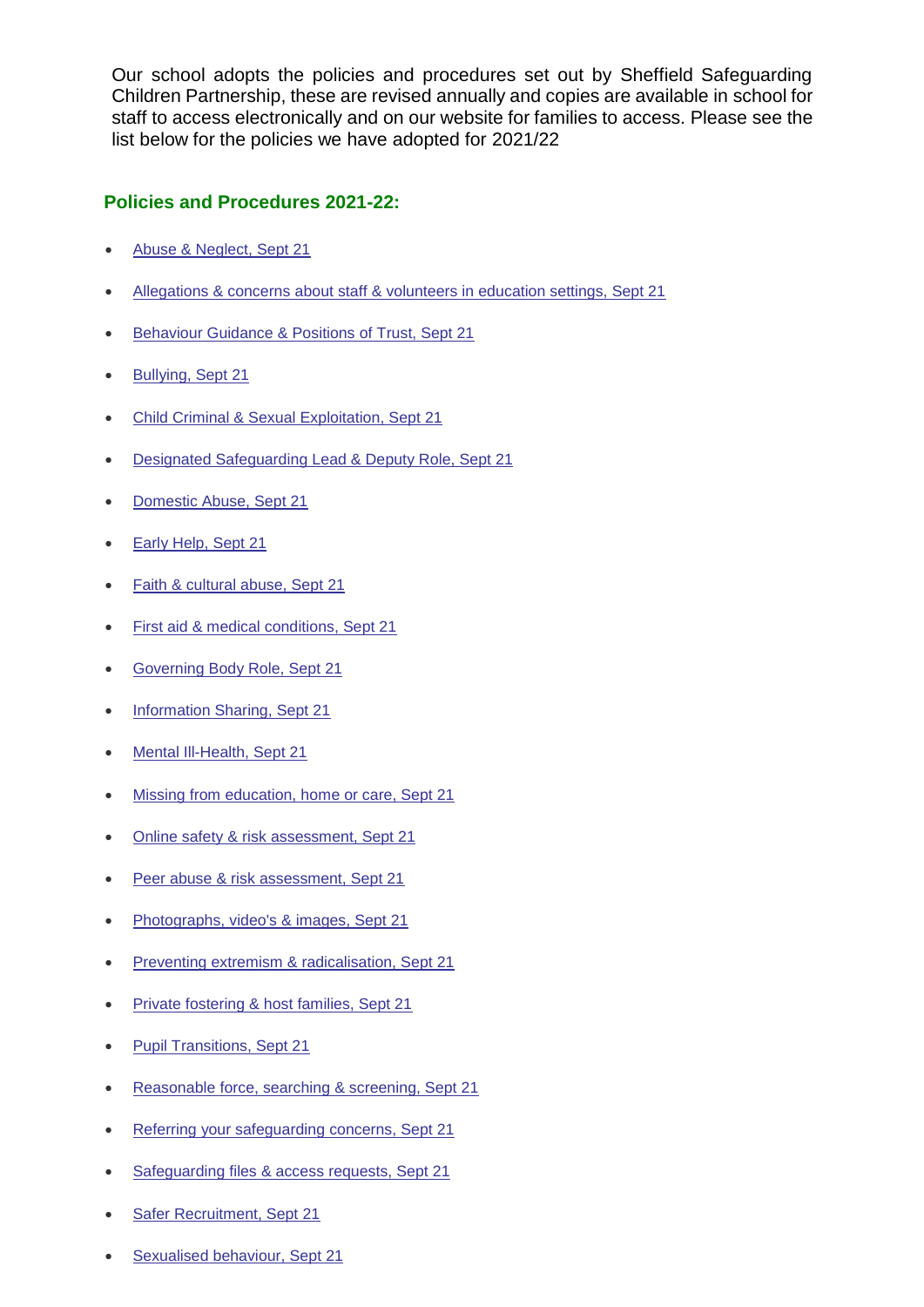- [Special Education Needs & Disability \(SEND\), Sept 21](https://www.safeguardingsheffieldchildren.org/assets/1/special_education_needs___disability_send_sept_21.pdf)
- [Staff Safeguarding Supervision, Sept 21](https://www.safeguardingsheffieldchildren.org/assets/1/staff_safeguarding_supervision_sept_21.pdf)
- [Substance misuse, Sept 21](https://www.safeguardingsheffieldchildren.org/assets/1/substance_misuse_sept_21.pdf)
- Training Pathway [Safeguarding in Education Settings, Sept 21](https://www.safeguardingsheffieldchildren.org/assets/1/training_pathway_-_education_settings_sept_21.pdf)
- [Whistleblowing, Sept 21](https://www.safeguardingsheffieldchildren.org/assets/1/whistleblowing_sept_21.pdf)

#### **Legislation and guidance relating to this policy:**

- School Standards and Framework Act 1998
- Children Act 1989
- Children Act 2004
- Working Together to Safeguard Children, February 2019
- Education Act 1996,
- Education Act 2002 (Section 157/175)
- Keeping Children Safe in Education, September 2020
- Disqualification under the Childcare Act August 2018
- Safeguarding Vulnerable Groups Act 2010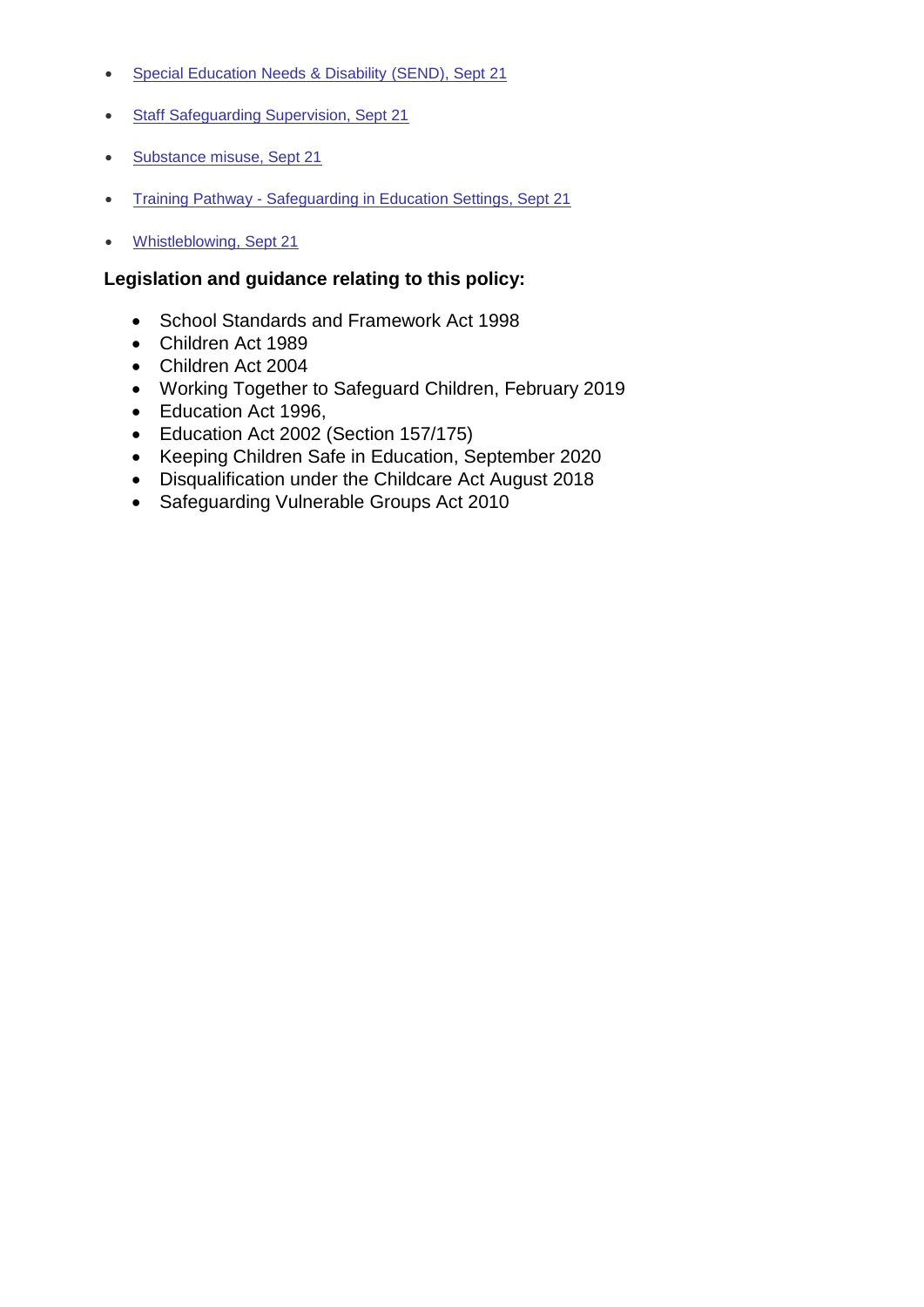# **Safeguarding and Child Protection Policy - Information, Advice and Guidance**

#### **Identifying Types of Abuse Child Abuse:**

There are four main types of child abuse as defined in 'Working Together to Safeguard Children' (2015) and further minor revisions in July 2018.

#### **Physical Abuse**

Physical Abuse may include hitting, shaking, throwing, poisoning, burning/scolding, drowning, suffocating, or otherwise causing physical harm to a child. Physical harm may also be caused when a parent or carer fabricates the symptoms of, or deliberately induces illness in a child.

#### **Emotional abuse**

Emotional Abuse is the persistent emotional maltreatment of a child such as to cause severe and persistent adverse effects on the child's emotional development. It may involve conveying to children that they are worthless or unloved, inadequate or valued only as they meet the needs of another person. It may include not giving the child opportunities to express their views, deliberately silencing them or 'making fun' of what they say or how they communicate. It may feature age or developmentally inappropriate expectations being imposed on children. These may include interactions that are beyond the child's developmental capability, as well as overprotection and limitation of exploration and learning, or preventing the child participating in normal social interaction. It may involve seeing or hearing the ill-treatment of another. It may involve serious bullying (including cyber bullying), causing children to frequently feel frightened or in danger, or the exploitation or corruption of children. Some level of emotional abuse is involved in all types of maltreatment of a child, though it may occur alone.

#### **Sexual Abuse**

Sexual abuse involves forcing or enticing a child or a young person to take part in sexual activities, not necessarily involving high level of violence, whether or not the child is aware of what is happening. The activities may involve physical contact, including assault by penetration (for example, rape or oral sex) or non-penetrative acts such as masturbation, kissing, rubbing and touching outside of clothing. They may also include non-contact activities such as involving children looking at, or in the production of sexual images, watching sexual activities, encouraging children to behave in sexually inappropriate ways, or to facilitate offline abuse. Sexual Abuse is not solely perpetrated by adult males; women can also commit acts of sexual abuse, as can other children.

#### **Neglect**

.

Neglect is the persistent failure to meet a child's basic needs, likely to result in the serious impairment of the child's health or development. Neglect may occur at pregnancy as a result of maternal substance abuse. Once a child is born, neglect may involve a parent or carer failing to:

- Provide adequate food, clothing and shelter
- Protect a child from physical and emotional harm or danger
- Ensure adequate supervision (including the use of inadequate care-givers); or
- Ensure access to appropriate medical care or treatment
- It may also include neglect of/or unresponsiveness to a child's basic emotional needs

If you are to refer a child or young person because of possible neglect, always check back to see if there have been any previous concerns. The Children Act 1989 talks about how the persistent neglect of very basic needs is likely to cause impairment in the child or young person's development.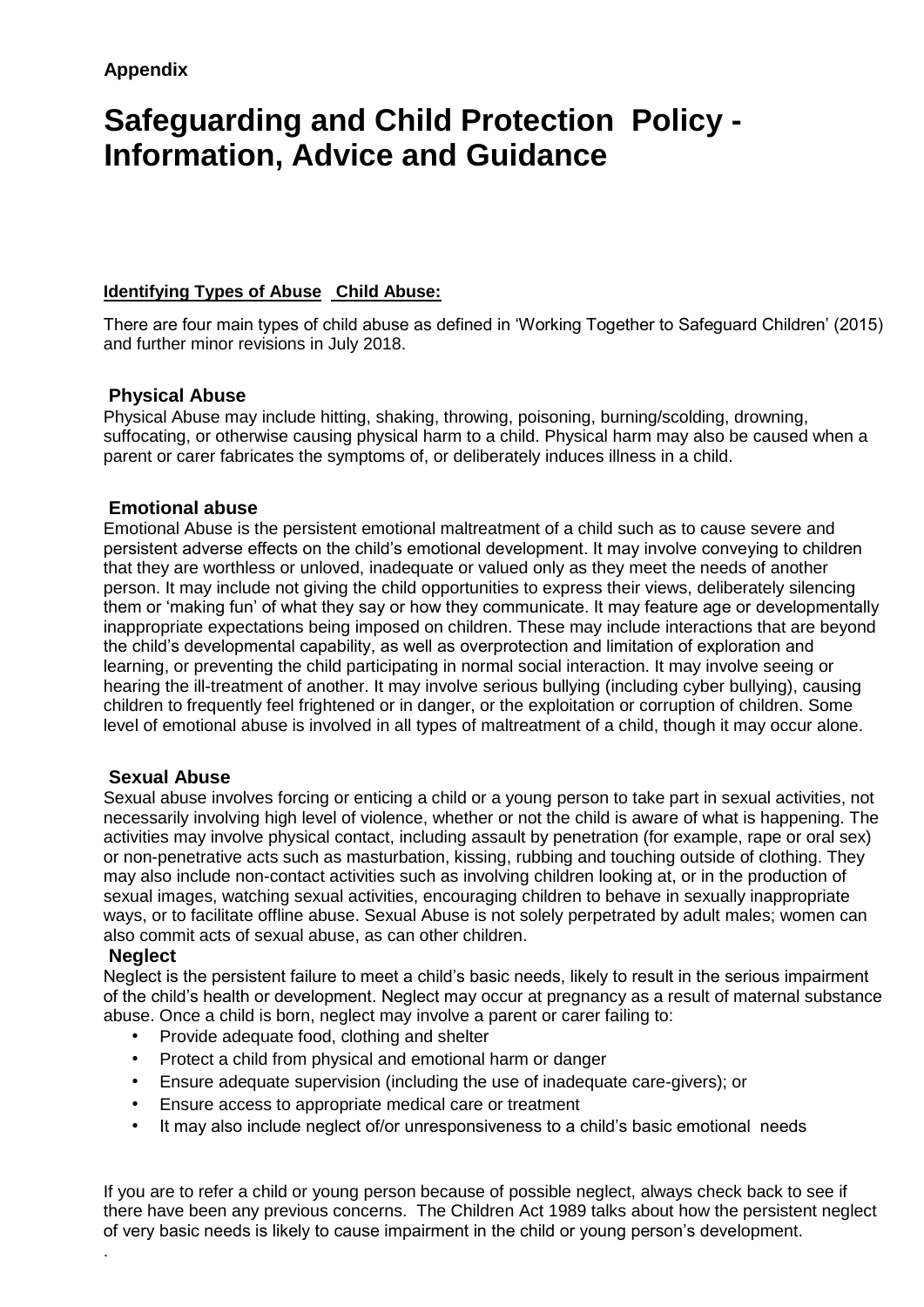#### **Specific Safeguarding Issues:**

There are specific issues that have become critical issues in Safeguarding that Schools will endeavour to ensure ALL their Staff and Governors are familiar with; having processes in place to identify, report, monitor and which are included within teaching:

- Bullying including cyber bullying
- Child Sexual Exploitation (CSE)
- Children missing from Education
- Domestic Violence
- Drugs
- Fabricated or induced illness
- Child criminal exploitation county lines
- Children with family members in prison
- Faith abuse
- Female Genital Mutilation (FGM)
- Forced Marriage
- Gangs and Youth Violence
- Gender based violence/Violence against women and girls (VAWG)
- **Hate**
- Mental Health
- Homelessness
- 'Honour-based' abuse
- Peer on peer abuse
- Sexual violence and sexual harassment between children in schools
- Private Fostering
- Preventing Radicalisation
- Online abuse/Sexting
- Teenage Relationship abuse
- **Trafficking**
- Missing children and vulnerable adults
- Child sexual abuse within the family
- Poor parenting, particularly in relation to babies and young children
- **Upskirting**
- Serious violent crime

Seven Hills incorporate signs of abuse and specific safeguarding issues into briefings, staff induction trainings, safeguarding questionnaires and ongoing development training to all Staff and Governors. Annex A of KCSIE (September 2021) provides more detail on the following:

#### **1: Child Sexual Exploitation (CSE)**

Child Sexual Exploitation is a form of child sexual abuse. It occurs where an individual or group take advantage of an imbalance of power to coerce, manipulate or deceive a child or young person under the age of 18 into sexual activity or criminal activity in exchange for something the victim needs or wants, and/or for the financial advantage or increased status of the perpetrator or facilitator. Whilst age may be an obvious factor the imbalance of power between the victim and perpetrator can also be due to other factors including gender, sexual identity, cognitive ability, physical strength, status and access to economic or other resources.

The victim may have been sexually exploited even if the sexual activity appears consensual. Child sexual exploitation does not always involve physical contact; it can also occur through the use of technology. (DfE Child Sexual Exploitation February 2017). The abuse can be perpetrated by individuals or groups, males or females and children or adults. The abuse can be a one –off occurrence or a series of incidents and range from opportunistic to highly organised systematic abuse. It can involve force and /or enticement-based methods of compliance and may, or may not be accompanied by threats of violence or violence. This type of exploitation as well as being physical can be facilitated and/ or take place online.

All suspects or actual cases of CSE are a safeguarding concerns in which Child Protection procedures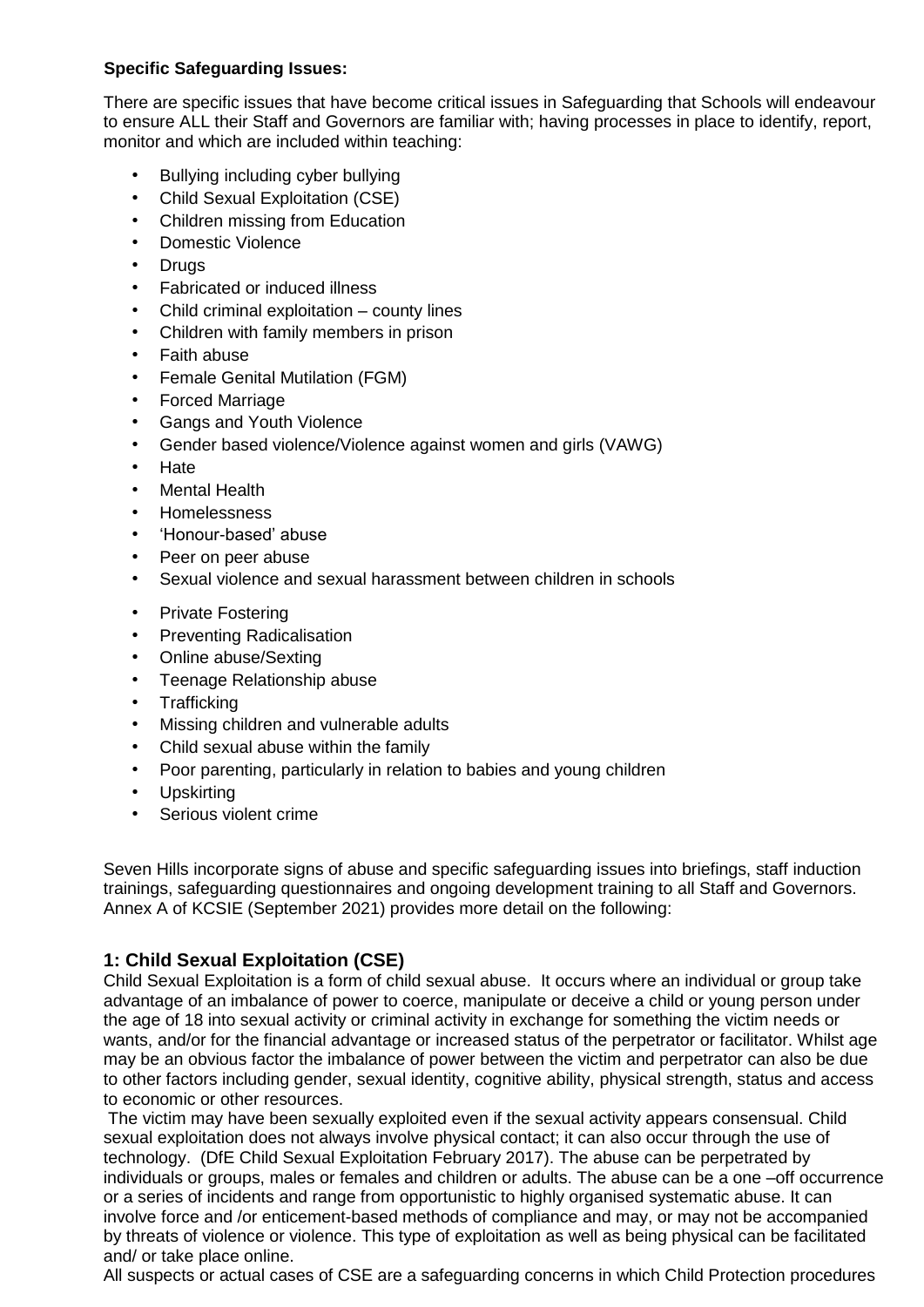must be followed; this may include a referral. Where the risk is immediate to the police. If any staff are concerned about a pupil, they will refer to the Designated Safeguarding Lead/s and the CSE lead within the School.

#### **2 Extremism/Radicalisation/PREVENT**

**Extremism** goes beyond terrorism and includes people who target the vulnerable – including the young by seeking to show division between communities on the basis of race, faith or denomination: justify discrimination towards women and girls: persuade others that minorities are inferior; or argue against the primacy of democracy and the rule of law in society (Working Together July 2018) Extremism is the vocal or active opposition to our fundamental values, including democracy, the rule of law, individual liberty and the mutual respect and tolerance of different faiths and belief. This also includes calling for the deaths of members of the armed forces.

**Radicalisation** refers to the process by which a person comes to support terrorism and extremist ideologies associated with terrorist groups.

**Terrorism** is an action that endangers or causes serious violence to a person or people, causes serious damage to property or seriously interferes or disrupts an electronic system. The use or threat must be designed to intimidate the public or influence the government and is made for the purpose of advancing a political, religious or ideological cause.

There is no single way to identify whether a child is likely to be susceptible to an extremist ideology. Radicalisation may occur through many different routes such as social media or the internet, and different settings, within the home or within a social setting.

However it is possible to protect vulnerable students from extremist ideology and intervene to prevent those at risk of radicalisation being radicalised. As with other safeguarding risk, staff should be alert to changes in student behaviour, which could indicate that they may be in need of help or protection. Staff should use their judgement in identifying students who might be at risk and act proportionately in reporting all concerns to the designated safeguarding lead or deputies.

#### **The Prevent Duty**

All staff are subject to a duty under section 26 of the Counter-Terrorism and Security Act 2015 in the exercise of their functions, to have "due regard to the need to prevent people from being drawn into terrorism." This is known as the Prevent duty**.** 

Seven Hills ensure **ALL** staff including governors adhere to their duties in the Prevent guidance 2015 to prevent radicalization The Headteacher and Chair of Governors will:

- Establish or use existing mechanism for understanding the risk of extremism
- Ensure staff understand the risk and build capabilities to deal with issues arising
- Communicate the importance of the duty
- Ensure All Staff and Governors implement their duty

#### **Channel**

Channel is a voluntary support programme which focuses on support at an early stage to people who are identified as being vulnerable to being drawn in terrorism. Prevent referrals may be passed to the multi- agency Channel panel, which will identify and implement support for the individual.

#### **3 Female Genital Mutilation (FGM)**

Seven Hills understands that there is now a mandatory reporting duty for all teachers to report to the police where it is believed an act of FGM has been carried out on a girl under 18 in the UK. Failure to do so may result in legal/disciplinary action being taken.

All suspected or actual cases of FGM are a Safeguarding concern in which safeguarding procedures will be followed; this will include a referral to the police and to Children's social Care. If any staff are concerned about a pupil, they will refer to the Safeguarding Designated Lead/s within the school unless there is good reason not to do so.

#### **4 Peer on Peer Abuse**

**All** should be aware that safeguarding issues can manifest themselves via peer on peer abuse. The reasons for this are complex and are often multi-faceted. We understand that we need as a school to have clear mechanisms and procedure in place to identify and report incidents or concerns. We aim to reduce this behaviour and any related incidents without exception to eliminate this conduct in the school.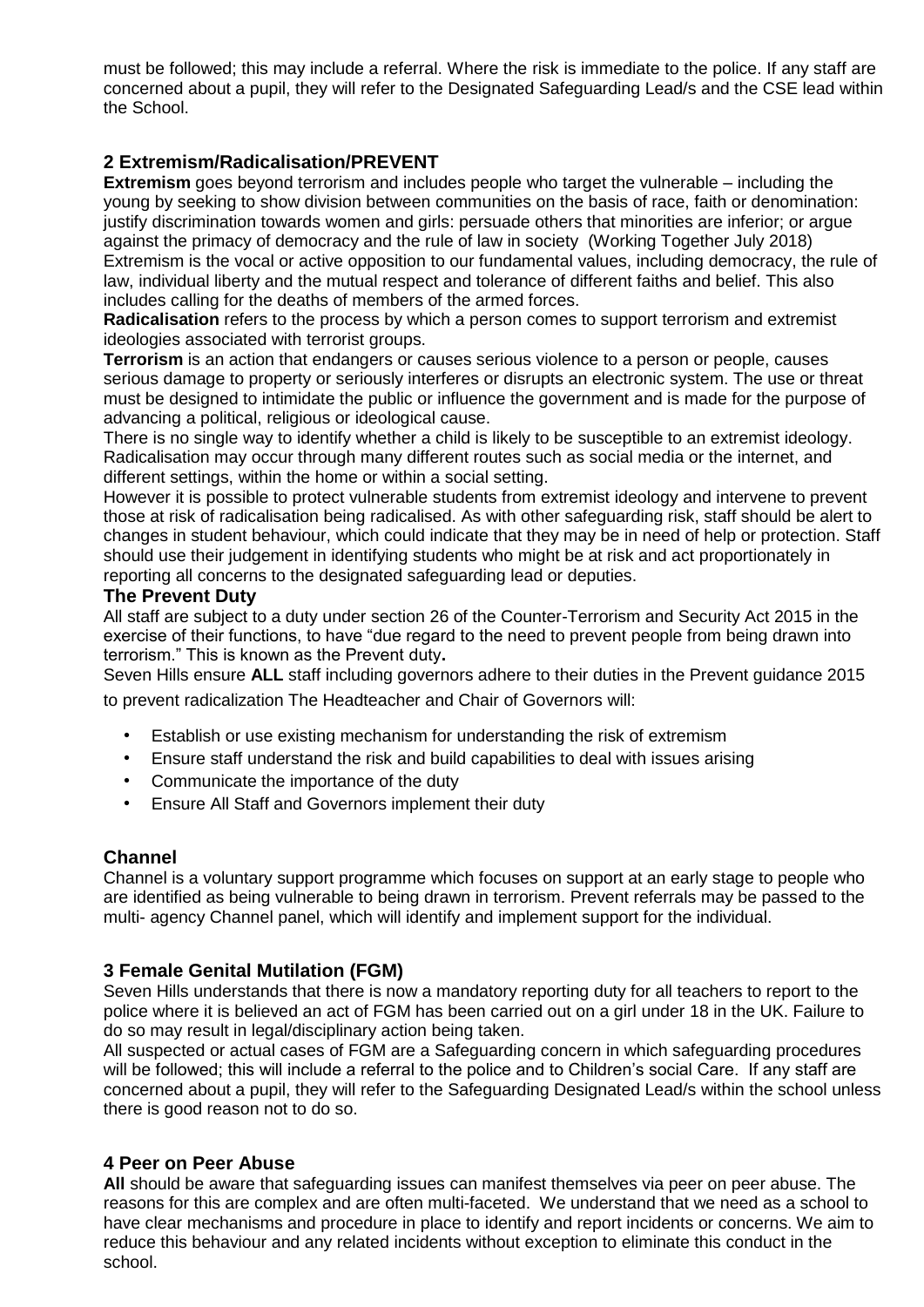**Peer on peer abuse is a safeguarding concern** and will require a discussion with the DSL who will seek advice from agencies and professionals including reference to the safeguarding procedures. Peer on peer is most likely to include, but may not be limited to:

- Language seen as derogatory, demeaning, inflammatory
- Bullying, including cyberbullying
- Gender based violence
- Sexual assaults and harassment
- **Sexting**
- Upskirting

We are working hard as a school to be proactive and to challenge this type of abuse. We aim to use approaches in the curriculum to address and tackle peer on peer abuse. We will produce and apply risk assessments to put in place measures which reduce the opportunity or likelihood that a child will repeat any abuse to peers. Please refer to our Anti Bullying, Equality and Diversity, online safety policies

#### **5 Sexual Violence and sexual harassment between children in schools and colleges**

Sexual violence and sexual harassment can occur between two children of any age and sex. It can also occur through a group of children sexually assaulting or sexually harassing a single child or group of children.

All victims must be taken seriously, supported and kept safe.

Reports of sexual assault and harassment are extremely complex to manage. It is essential that victims are protected and every effort is made to minimise the disruption to their education.

Keeping Children Safe in Education (September 2021) clearly outlines the response that should be taken.

If anyone has any concerns that a child or children may be at risk they must report them to the DSL immediately.

#### **6 Online safety**

Mobile phones, laptops, iPad and other online type products are integrated into all our lives. Many are used within our school. However there are those who seek to use it for their own or others gratification. The link below provides more information on online-safety and covers issues such as:

- Bullying, including online bullying and prejudice-based bullying, racialisation and/or extremist behaviour
- Child sexual exploitation and trafficking
- The impact on new technologies on sexual behaviour, for example sexting.

[http://swgfl.org.uk/news/News/online-safety/Making-Sense-of-the-New-OnlineSafety-Standards.](http://swgfl.org.uk/news/News/online-safety/Making-Sense-of-the-New-Online-Safety-Standards) 

Our school takes online safety very seriously both in terms of our pupils and all of our staff. Please refer to our school's online policy and the acceptable user policy for staff, parents and pupils.

#### **7 Domestic Abuse**

Domestic abuse may take many forms. Witnessing physical and emotional suffering may cause considerable distress to children and both physical assaults and psychological abuse suffered by adult victims who experience domestic abuse can have a negative impact on their ability to look after their own children. Children can still suffer the effects of domestic abuse even if they do not witness the incidents directly. However, in up to 90% of incidents involving domestic violence where children reside in the home, the children were in the same or next room. Children's exposure to parental conflict even where violence is not present can lead to serious anxiety and distress among children. Children can see school as a safe retreat from problems at home or alternatively not attend school through a perceived need to be at home to protect abused or siblings.

Domestic abuse can therefore have damaging effect on a child's health, educational attainment, emotional wellbeing and development. The potential scale of the impact on children is not always easy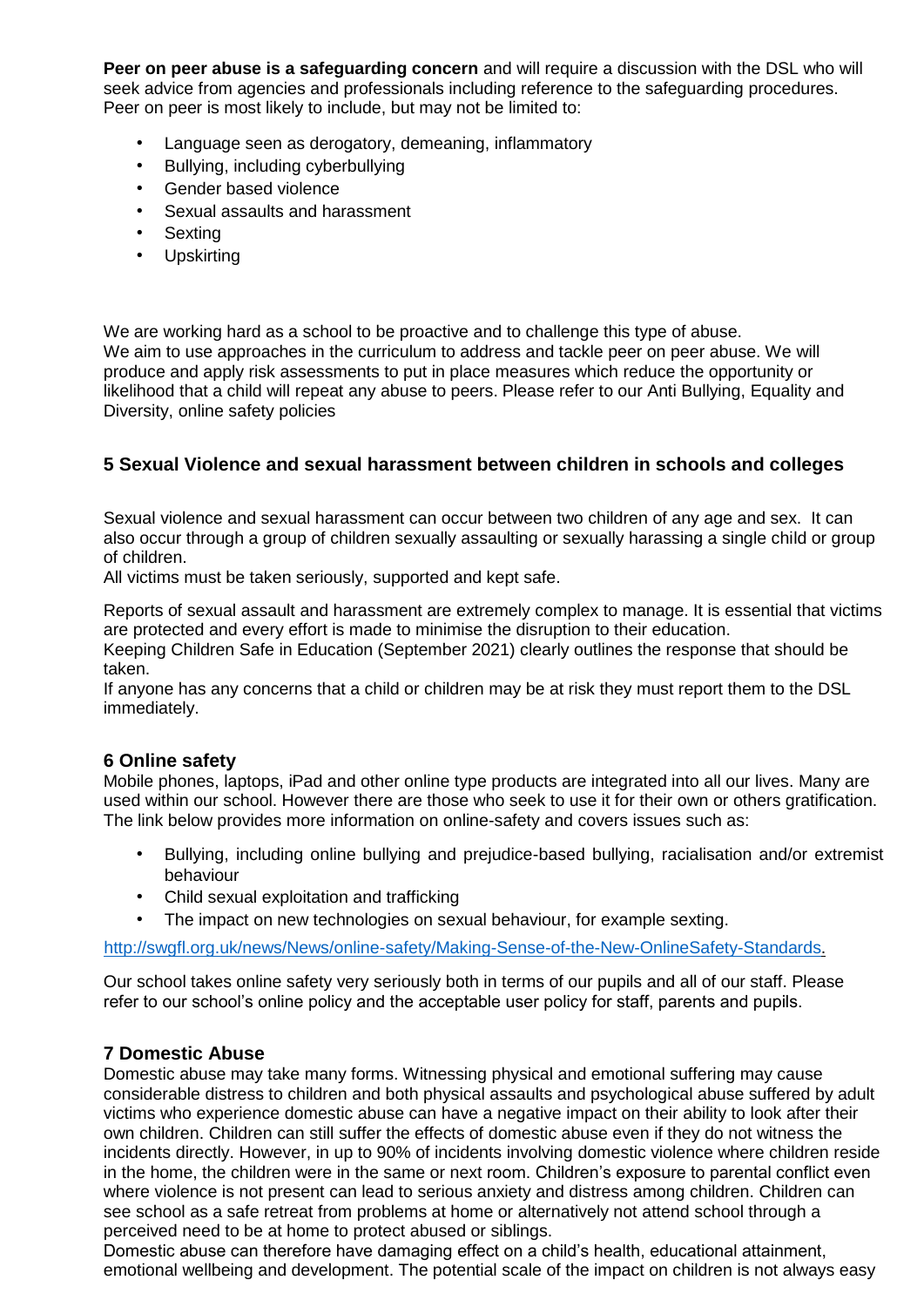to access but may manifest itself as behavioural, emotional or social difficulties including poor selfesteem, withdrawal, absenteeism, adult-child conflict. Children sometimes disclose what is happening or may be reluctant to do so hoping that someone will realise something is wrong.

#### **8 Children Missing Education**

Attendance, absence and exclusions are closely monitored in school on a daily basis. A child going missing from education is a potential indicator of abuse and neglect, possibly including sexual abuse and sexual exploitation. The DSL will monitor absence and take appropriate action including notifying the local authority and following local procedures, particularly where children go missing on repeated occasions and/or are missing periods during the school day.

#### **9 Forced Marriage**

The UK Government describes this as taking someone, usually overseas to force them to marry (whether or not the forced marriage takes place) or marrying someone who lacks the mental capacity to consent to the marriage (Coercion may include physical, psychological, financial, sexual and emotional pressure). It may also involve physical or sexual violence and abuse.

Arranged marriages are common in some cultures. The families of both spouses take a leading role in arranging the marriage however, the choice whether or not to accept the arrangement remains with the prospective spouses. Children may be married at an early age and well below the age of consent in England. All staff should be particularly alert to suspicions or concerns raised by the pupil. Since June 2014 forcing someone to marry has become a criminal offence in England and Wales under the Anti-Social behaviour, Crime and Policing Act 2014.

If at any time the school had a concern regarding a child who this may apply to immediate contact would be made with the Sheffield Safeguarding Hub for guidance and advice.

#### **10 Private Fostering**

A private fostering arrangement is when a child is cared for consecutively for 28 days or longer by someone who is not a member of that child's immediate family. In such a case the local authority should be informed.

If the school are aware of such an arrangement being in place they must advise the family that they have a responsibility to inform the local authority and encourage the family to inform the authorities themselves.

Advice or a referral can be made via the Sheffield Safeguarding Hub..

# **11 Modern Slavery and Human Trafficking**

The above are offences under the Modern Slavery Act 2015. These offences include holding a person in a position of slavery, servitude forced or compulsory labour or facilitating their travel with the intention of exploiting them soon after.

Although human trafficking often involves an international cross border element, it is also possible to be a victim of modern slavery within your own country. It is possible to be a victim of modern slavery even if consent has been given to be moved.

Children cannot give consent to being exploited therefore the element of coercion or deception does not need to be present to prove an offence.

If you hold information that could lead to the identification, discovery and recovery of victims in the UK you can contact the Modern Slavery Helpline 08000 121 700.

# **12 Contextual Safeguarding**

Safeguarding incidents can be associated with factors outside of school. All staff should be considering the context within such incidents and/or behaviours occur. This is known as contextual safeguarding which simply means assessments of children should consider whether wider environmental factors are present in a child's life that are a threat to their safety and/or welfare.

If making a referral to social care the school should provide as much information as possible.

# **13 Child Criminal Exploitation**

Criminal exploitation of children is a geographically widespread form of harm that is a typical feature of county lines criminal activity: drug networks or gangs groom and exploit children and young people to carry drugs and money from urban areas to suburban, rural areas, markets and sea side towns. It can affect any child under the age of 18 as well as vulnerable adults.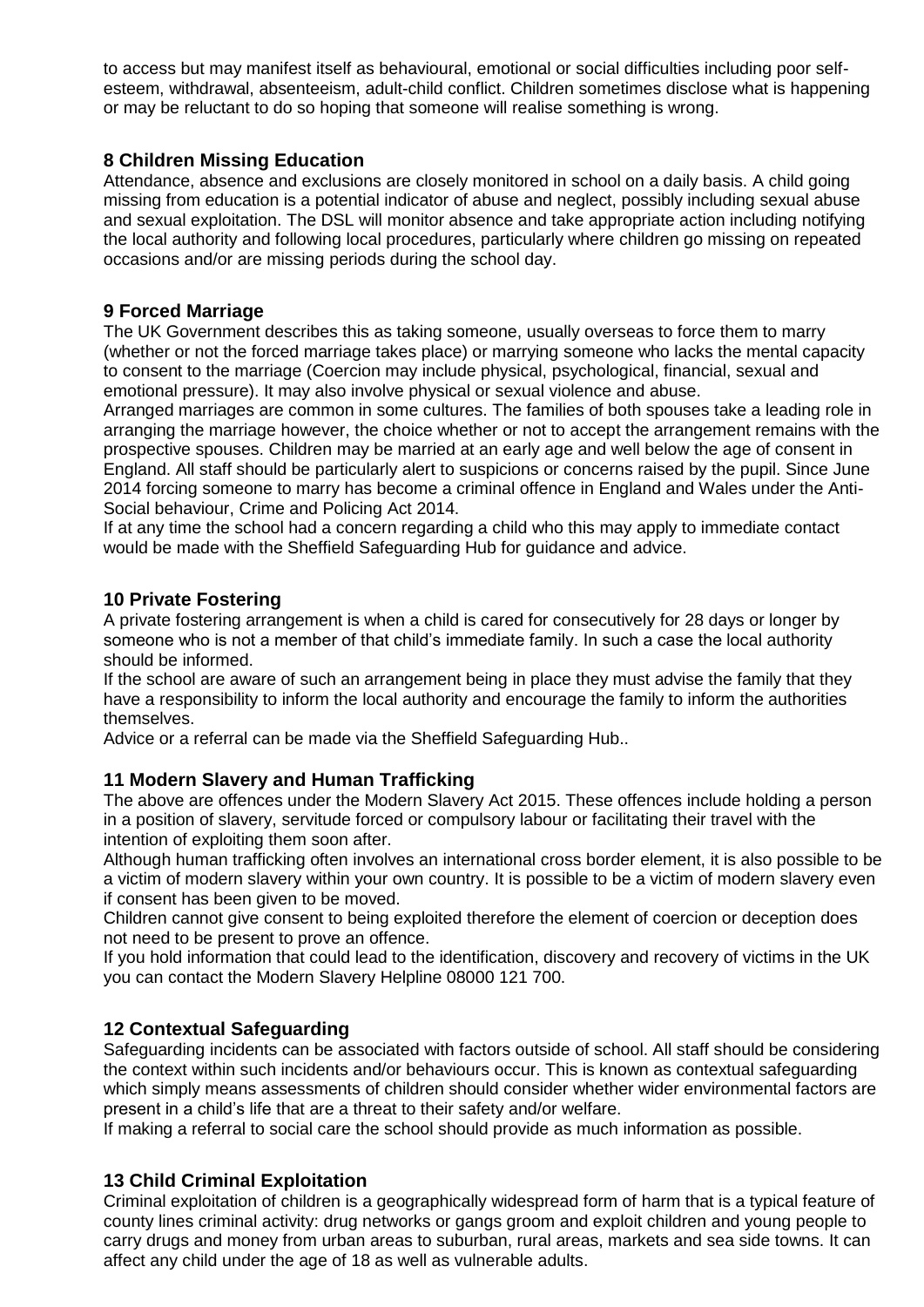It occurs where an individual or group take advantage of an imbalance of power to coerce, manipulate or deceive a child or young person under the age of 18 into sexual activity or criminal activity in exchange for something the victim needs or wants, and/or for the financial advantage or increased status of the perpetrator or facilitator. Whilst age may be an obvious factor the imbalance of power between the victim and perpetrator can also be due to other factors including gender, sexual identity, cognitive ability, physical strength, status and access to economic or other resources.

The abuse can be perpetrated by individuals or groups, males or females and children or adults. The abuse can be a one –off occurrence or a series of incidents and range from opportunistic to highly organised systematic abuse. It can involve force and /or enticement-based methods of compliance and may, or may not be accompanied by threats of violence or violence. This type of exploitation as well as being physical can be facilitated and/ or take place online.

Any concerns about county lines should be referred to the DSL immediately.

#### **14. Upskirting**

Upskirting is a form of peer-on-peer abuse. Upskirting is typically when a photograph is taken under a person's clothing without them knowing, for sexual gratification or to cause the victim humiliation, distress or alarm. All cases of upskirting or attempting to upskirt will be treated seriously and must be reported to the safeguarding team, who will then consult with the safeguarding hub and consider police involvement – upskirting is a criminal offence.

The Voyeurism Offence Act, which is commonly known as the Upskirting Act, came into force in April 2019. It is a criminal offence, anyone of any gender can be a victim.

#### **15. Serious Violent Crime**

All staff should be aware of indicators which may suggest that children are at risk from, or are involved with serious violent crime. Indicators may include increased absence from school, a change in friendships, relationships with older people or groups, a significant change in their academic ability or general wellbeing, 24 signs of self-harm, or unexplained injury. Unexplained gifts/money may also indicate that children are involved/associated with individuals linked to gangs or criminal networks.

#### **16.Mental Health**

All staff should be aware that mental health problems can, in some cases, be an indicator that a child has suffered or is at risk of suffering abuse, neglect or exploitation. Staff at Seven Hills are well placed to observe students on a day to day basis and identify those whose behaviour suggests they may be experiencing mental health problems. Staff need to be aware that students who have experienced abuse, neglect or trauma are at greater risk of developing mental health needs currently or in the future.

Any staff who are concerned about a student's mental health should report this as a safeguarding concern in the same way as all safeguarding issues are reported, through direct dialogue with the safeguarding lead or deputy.

#### **17.County Lines**

County lines is a term used to describe gangs and organised networks involved in exporting illegal drugs into one or more importing areas, within the UK, using dedicated mobile phone lines or other from of "deal line".

Exploitation is an integral part ot the county lines model with children and vulnerable adults exploited to move and store drugs and money. If a child is missing from school and home for episodes staff need to consider exploitation as a possible explanation and discuss this immediately with a member of the safeguarding team.

#### **18. Confidentiality and Information Sharing:**

Confidentiality needs to be discussed and fully understood by all those working with children, particularly in the context of child protection. **No adults must ever guarantee confidentiality** to any individual including parents, children and colleagues. Staff should make children aware that if they disclose information that may be harmful to themselves or others then certain actions will need to be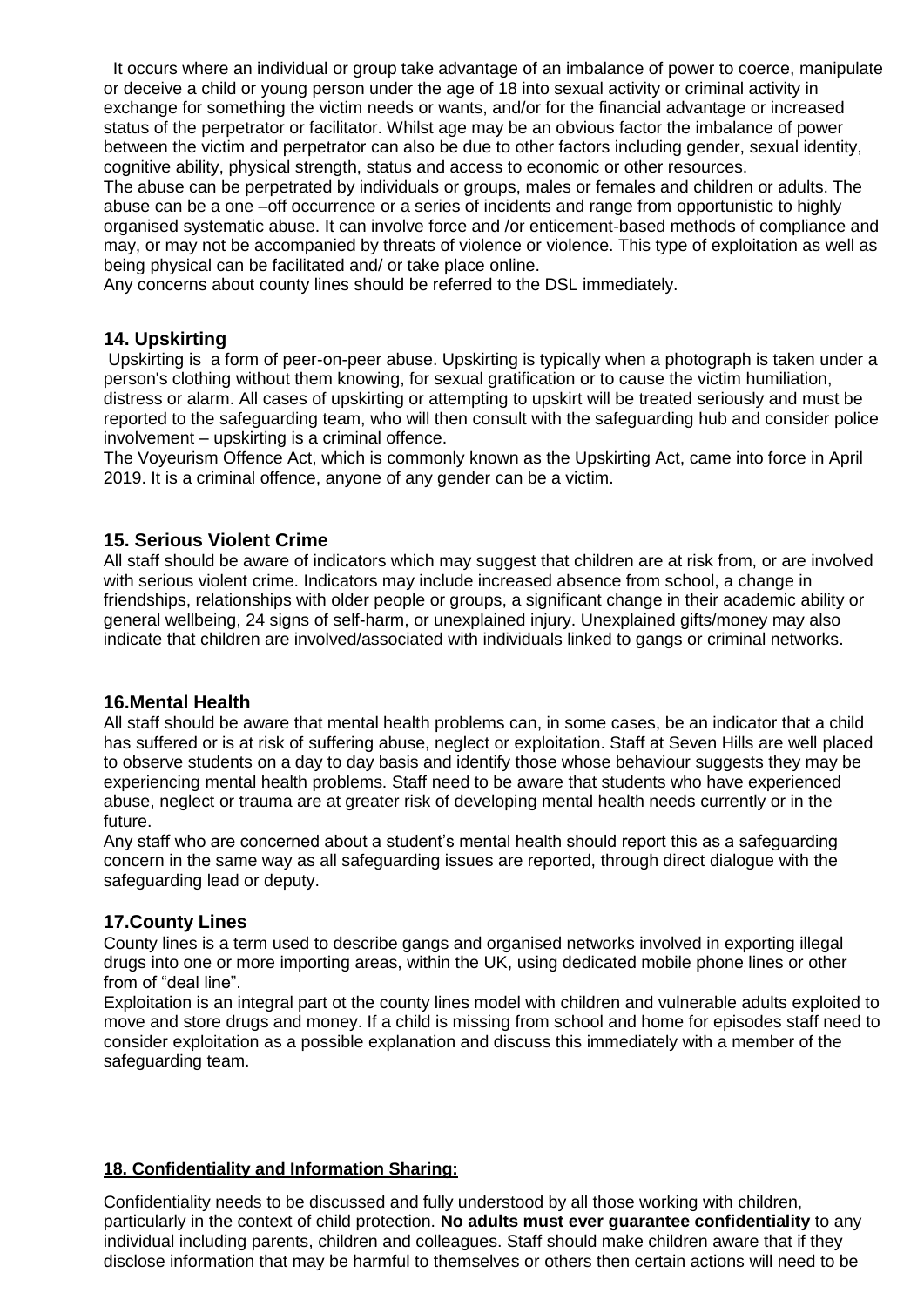taken. Wherever possible, consent should be obtained before sharing personal information with third parties. In some circumstances consent may not be possible or in the best interest of the child or young person, e.g., where safety and welfare of that child or young person necessitates that the information should be shared. The law permits the disclosure of confidential information necessary to safeguard a child or children. Disclosure should be justifiable in each case, according to the particular facts of the case and legal advice should be sought if in doubt.

If the information given relates directly to the safety and welfare of a child, then the DSL must be informed immediately.

#### **19. Key Messages from Serious Case Reviews (SCR)**

When children die or are seriously injured consideration is given as to whether there needs to be a serious case review (SCR). The purpose is to identify what information we had, what actions were taken, and what if anything we can learn from this that may improve practice in the future. Messages from serious case reviews nationally and locally are published on a regular basis the following are some of the key messages which from a school perspective we need to be aware of, they include:

- You can never age bruising
- Ensure you observe children as much as you can in natural light if you are concerned about bruising or marks
- If you see an injury to one child always consider the siblings
- Cases where Interpreters/culture/communication/travellers/language/religion were involved
- Parents with a mental health problem/ learning disability/ stress/postnatal depression
- Where Domestic Abuse is present
- Disguised compliance/resistant families/hard to reach families/professional challenge
- Children with chronic illness/serious health conditions
- Unsupported and socially isolated parents
- Poor information gathering, sharing and recording within schools as well as with other agencies
- Assessing the complete circumstances of the child and family, including their history.
- Critically analysing all information
- Ensuring the needs of the child are paramount above those of the parents
- Appropriate representation is needed at key meetings- Child Protection Case Conferences
- Effective multi-agency working
- Staff to be curious, inquisitive and ask more questions
- Reflection and constructive challenge for staff when working with vulnerable children and young people
- Staff to observe safer working practices

The school adheres to the revised *Information Sharing - Advice for practitioners providing safeguarding services (July 2018)*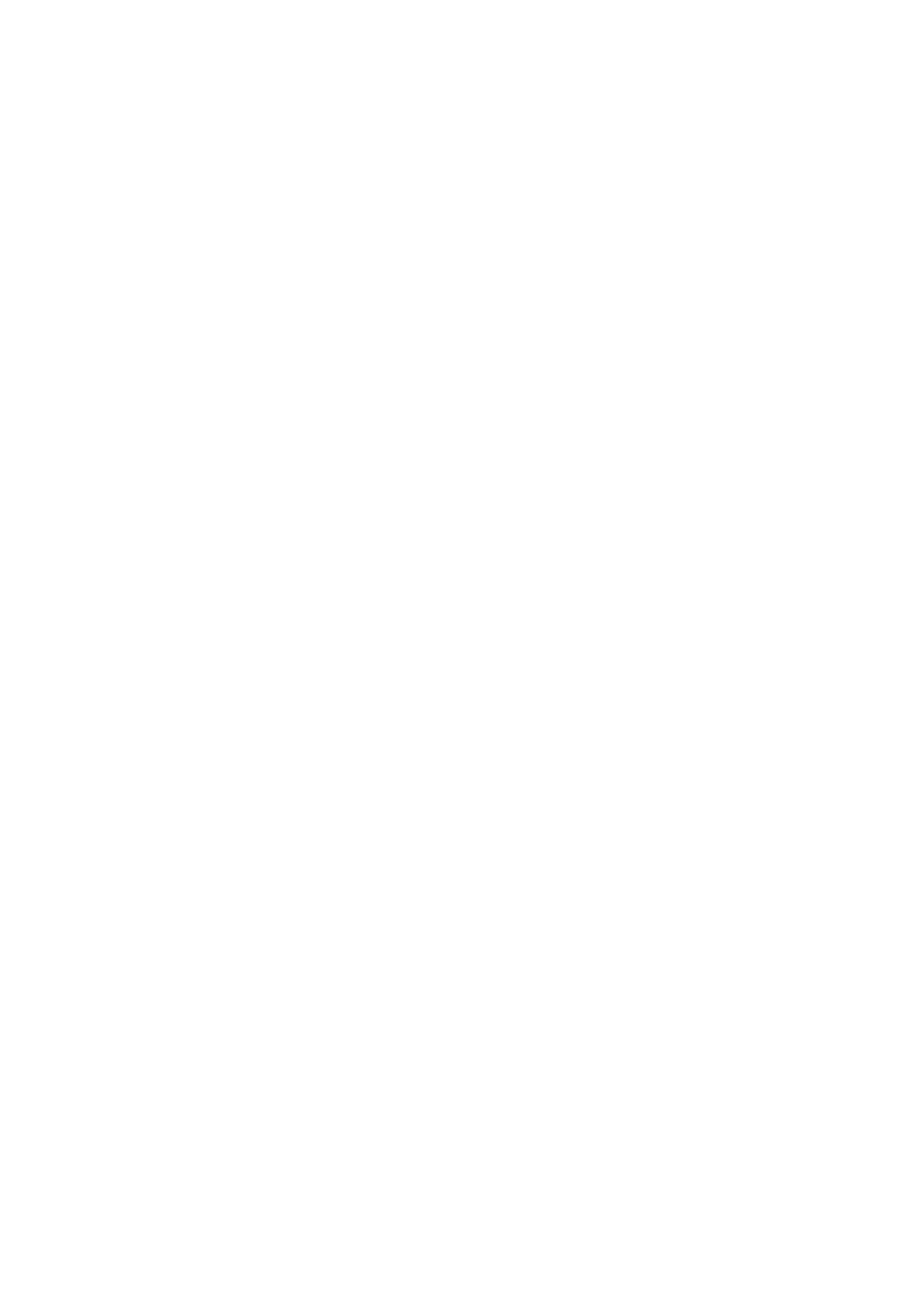- **Safer [Recruitment,](https://www.safeguardingsheffieldchildren.org/assets/1/safer_recruitment_sept_20a.pdf) Sept 20A**
- **[Sexualised](https://www.safeguardingsheffieldchildren.org/assets/1/sexualised_behaviour_sept_20a.pdf) behaviour, Sept 20A**
- **Special Education Needs & Disability [\(SEND\), Sept 20A](https://www.safeguardingsheffieldchildren.org/assets/1/special_education_needs___disability_send_sept_20a.pdf)**
- **Staff [Safeguarding Supervision,](https://www.safeguardingsheffieldchildren.org/assets/1/staff_safeguarding_supervision_sept_20a.pdf) Sept 20A**
- **[Substance](https://www.safeguardingsheffieldchildren.org/assets/1/substance_misuse_sept_20a.pdf) misuse, Sept 20A**
- **Training Pathway - [Safeguarding](https://www.safeguardingsheffieldchildren.org/assets/1/training_pathway_-_safeguarding_in_education_settings_oct_20a.pdf) in Education Settings, Oct 20A**
- **Under 5's in [Schools, Sept](https://www.safeguardingsheffieldchildren.org/assets/1/under_5_s_in_schools_sept_20a.pdf) 20A**
- **[Whistleblowing,](https://www.safeguardingsheffieldchildren.org/assets/1/whistleblowing_sept_20a.pdf) Sept 20A**

# **Safeguarding Guidance**

□ 'Working Together to Safeguard Children', February 2019 [https://www.gov.uk/government/uploads/system/uploads/attachment\\_data/f](https://www.gov.uk/government/uploads/system/uploads/attachment_data/file/419595/Working_Together_to_Safeguard_Children.pdf) [ile/419595/Working\\_Together\\_to\\_Safeguard\\_Children.pdf](https://www.gov.uk/government/uploads/system/uploads/attachment_data/file/419595/Working_Together_to_Safeguard_Children.pdf)

'Keeping Children Safe in Education', September 2019  $\Box$ [https://www.gov.uk/government/publications/keeping-children-safe-in](https://www.gov.uk/government/publications/keeping-children-safe-in-education--2)[education--2](https://www.gov.uk/government/publications/keeping-children-safe-in-education--2)

□ Disqualification under the Childcare Act 2006 and Childcare (Disqualification) Regulations 2009 updated August 2018 [https://www.gov.uk/government/publications/disqualification-under-the-childcare-act-](https://www.gov.uk/government/publications/disqualification-under-the-childcare-act-2006)[2006](https://www.gov.uk/government/publications/disqualification-under-the-childcare-act-2006)

'What To Do If You Are Worried A Child Is Being Abused', March 2015 [https://www.gov.uk/government/publications/what-to-do-if-youre-worried](https://www.gov.uk/government/publications/what-to-do-if-youre-worried-a-child-is-being-abused--2)a-c [hild-is-being-abused--2](https://www.gov.uk/government/publications/what-to-do-if-youre-worried-a-child-is-being-abused--2)

 $\Box$  Information Sharing advice for practitioners, July 2018 [https://www.gov.uk/government/publications/safeguarding-practitioners](https://www.gov.uk/government/publications/safeguarding-practitioners-information-sharing-advice)[information-sharing-advice](https://www.gov.uk/government/publications/safeguarding-practitioners-information-sharing-advice)

□ Guidance for Safer Working Practice for those working with children and young people in education settings – May 2019 [http://www.safeguardinginschools.co.uk/wp-content/uploads/2015/10/Guidance-for-](http://www.safeguardinginschools.co.uk/wp-content/uploads/2015/10/Guidance-for-Safer-Working-Practices-2015-final1.pdf)[Safer-Working-Practices-2015-final1.pdf](http://www.safeguardinginschools.co.uk/wp-content/uploads/2015/10/Guidance-for-Safer-Working-Practices-2015-final1.pdf)

□ Child Protection and Online Protection Agency [www.ceop.org.uk](http://www.ceop.org.uk/) [www.thinkuknow.co.uk](http://www.thinkuknow.co.uk/)

#### **Legislation and guidance relating to this policy:**

School Standards and Framework Act 1998